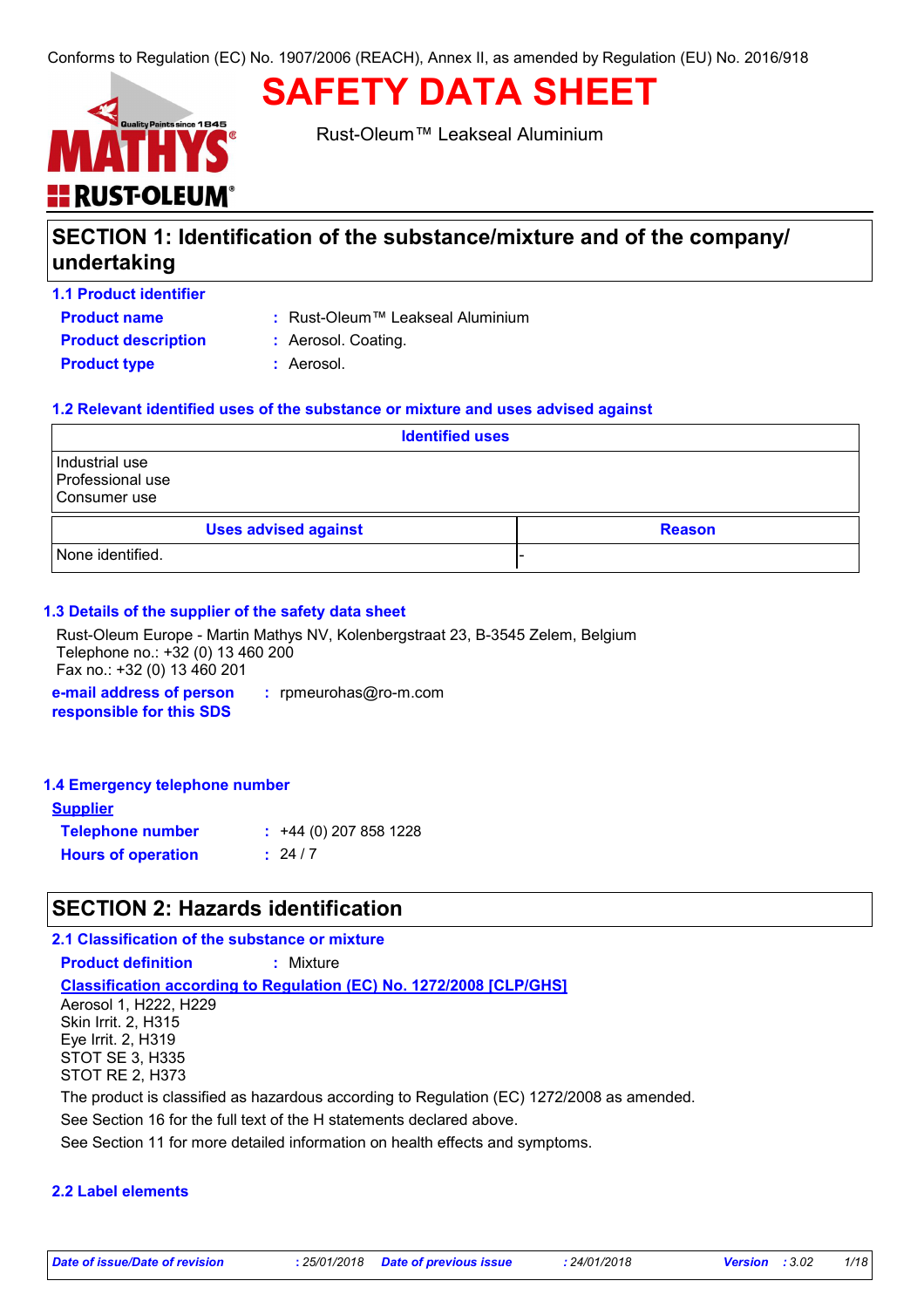# **SECTION 2: Hazards identification**

| <b>Hazard pictograms</b>                                                                                                                                        |                                                                                                                                                                                                                                                                                                                                                    |
|-----------------------------------------------------------------------------------------------------------------------------------------------------------------|----------------------------------------------------------------------------------------------------------------------------------------------------------------------------------------------------------------------------------------------------------------------------------------------------------------------------------------------------|
| <b>Signal word</b>                                                                                                                                              | Danger                                                                                                                                                                                                                                                                                                                                             |
| <b>Hazard statements</b>                                                                                                                                        | Extremely flammable aerosol.<br>Pressurised container: May burst if heated.<br>Causes serious eye irritation.<br>Causes skin irritation.<br>May cause respiratory irritation.<br>May cause damage to organs through prolonged or repeated exposure.                                                                                                |
| <b>Precautionary statements</b>                                                                                                                                 |                                                                                                                                                                                                                                                                                                                                                    |
| <b>General</b>                                                                                                                                                  | : P102 - Keep out of reach of children.<br>P103 - Read label before use.<br>P101 - If medical advice is needed, have product container or label at hand.                                                                                                                                                                                           |
| <b>Prevention</b>                                                                                                                                               | : P211 - Do not spray on an open flame or other ignition source.<br>P210 - Keep away from heat, sparks, open flames and hot surfaces. - No smoking.<br>P271 - Use only outdoors or in a well-ventilated area.<br>P260 - Do not breathe vapour or spray.<br>P251 - Do not pierce or burn, even after use.                                           |
| <b>Response</b>                                                                                                                                                 | P302 - IF ON SKIN:<br>P352 - Wash with plenty of soap and water.<br>P305 - IF IN EYES:<br>P351 - Rinse cautiously with water for several minutes.<br>P338 - Remove contact lenses, if present and easy to do. Continue rinsing.<br>P337 - If eye irritation persists:<br>P313 - Get medical attention.<br>P312 - Call a doctor if you feel unwell. |
| <b>Storage</b>                                                                                                                                                  | : P405 - Store locked up.<br>P410 + P412 - Protect from sunlight. Do not expose to temperatures exceeding 50<br>$^{\circ}C.$                                                                                                                                                                                                                       |
| <b>Disposal</b>                                                                                                                                                 | : P501 - Dispose of contents and container in accordance with all local, regional,<br>national and international regulations.                                                                                                                                                                                                                      |
| <b>Hazardous ingredients</b>                                                                                                                                    | : xylene (mixture of isomeres)                                                                                                                                                                                                                                                                                                                     |
| <b>Supplemental label</b><br>elements                                                                                                                           | : Not applicable.                                                                                                                                                                                                                                                                                                                                  |
| <b>Annex XVII - Restrictions</b><br>on the manufacture,<br>placing on the market and<br>use of certain dangerous<br>substances, mixtures and<br><b>articles</b> | : Not applicable.                                                                                                                                                                                                                                                                                                                                  |
| <b>UFI Code</b>                                                                                                                                                 | : MJD0-10A0-400N-E458                                                                                                                                                                                                                                                                                                                              |
| <b>Special packaging requirements</b>                                                                                                                           |                                                                                                                                                                                                                                                                                                                                                    |
| <b>Containers to be fitted</b><br>with child-resistant<br>fastenings                                                                                            | : Not applicable.                                                                                                                                                                                                                                                                                                                                  |
| <b>Tactile warning of danger : Yes, applicable.</b>                                                                                                             |                                                                                                                                                                                                                                                                                                                                                    |
| <b>2.3 Other hazards</b>                                                                                                                                        |                                                                                                                                                                                                                                                                                                                                                    |
| <b>Other hazards which do</b><br>not result in classification                                                                                                   | : Prolonged or repeated contact may dry skin and cause irritation.                                                                                                                                                                                                                                                                                 |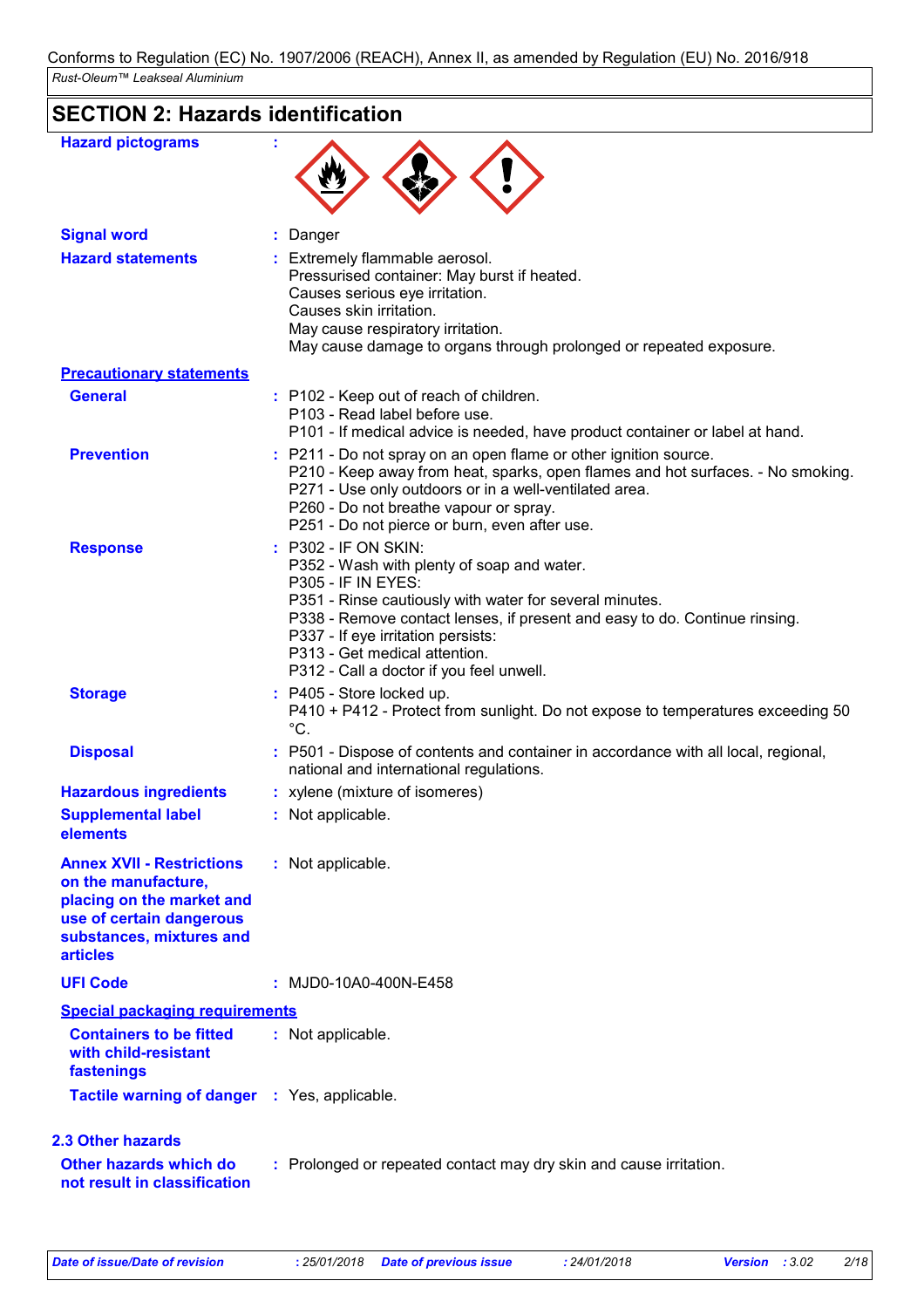# **SECTION 3: Composition/information on ingredients**

|                                   |                                                                                       |               | <b>Classification</b>                                                                                                                                                                |             |
|-----------------------------------|---------------------------------------------------------------------------------------|---------------|--------------------------------------------------------------------------------------------------------------------------------------------------------------------------------------|-------------|
| <b>Product/ingredient</b><br>name | <b>Identifiers</b>                                                                    | $\frac{9}{6}$ | <b>Regulation (EC) No. 1272/2008 [CLP]</b>                                                                                                                                           | <b>Type</b> |
| liquefied petroleum gas           | EC: 270-704-2<br>CAS: 68476-85-7<br>Index: 649-202-00-6                               | $≥25 - ≤50$   | Flam. Gas 1, H220                                                                                                                                                                    | $[2]$       |
| xylene (mixture of<br>isomeres)   | REACH #:<br>01-2119488216-32<br>EC: 215-535-7<br>CAS: 1330-20-7                       | $≥10 - ≤25$   | Flam. Liq. 3, H226<br>Acute Tox. 4, H312<br>Acute Tox. 4, H332<br>Skin Irrit. 2, H315<br>Eye Irrit. 2, H319<br><b>STOT SE 3, H335</b><br><b>STOT RE 2, H373</b><br>Asp. Tox. 1, H304 | [1] [2]     |
| ethyl acetate                     | REACH #:<br>01-2119475103-46<br>EC: 205-500-4<br>CAS: 141-78-6<br>Index: 607-022-00-5 | $≥10 - ≤25$   | Flam. Liq. 2, H225<br>Eye Irrit. 2, H319<br>STOT SE 3, H336<br><b>EUH066</b>                                                                                                         | [1] [2]     |
| 4-methylpentan-2-one              | REACH #:<br>01-2119473980-30<br>EC: 203-550-1<br>CAS: 108-10-1<br>Index: 606-004-00-4 | $≤10$         | Flam. Liq. 2, H225<br>Acute Tox. 3, H331<br>Eye Irrit. 2, H319<br><b>STOT SE 3, H335</b><br><b>EUH066</b>                                                                            | [1] [2]     |
| ethylbenzene                      | REACH #:<br>01-2119489370-35<br>EC: 202-849-4<br>CAS: 100-41-4<br>Index: 601-023-00-4 | $\leq 5$      | Flam. Liq. 2, H225<br>Acute Tox. 4, H332<br>STOT RE 2, H373 (hearing organs)<br>Asp. Tox. 1, H304                                                                                    | [1] [2]     |
|                                   |                                                                                       |               | See Section 16 for the full text of the<br>H statements declared above.                                                                                                              |             |

There are no additional ingredients present which, within the current knowledge of the supplier and in the concentrations applicable, are classified as hazardous to health or the environment, are PBTs, vPvBs or Substances of equivalent concern, or have been assigned a workplace exposure limit and hence require reporting in this section. **Type** 

[1] Substance classified with a health or environmental hazard

[2] Substance with a workplace exposure limit

[3] Substance meets the criteria for PBT according to Regulation (EC) No. 1907/2006, Annex XIII

[4] Substance meets the criteria for vPvB according to Regulation (EC) No. 1907/2006, Annex XIII

[5] Substance of equivalent concern

Occupational exposure limits, if available, are listed in Section 8.

# **SECTION 4: First aid measures**

| <b>4.1 Description of first aid measures</b> |                                                                                                                                                                                                             |
|----------------------------------------------|-------------------------------------------------------------------------------------------------------------------------------------------------------------------------------------------------------------|
| <b>General</b>                               | : In all cases of doubt, or when symptoms persist, seek medical attention. Never give<br>anything by mouth to an unconscious person. If unconscious, place in recovery<br>position and seek medical advice. |
| Eye contact                                  | : Remove contact lenses, irrigate copiously with clean, fresh water, holding the<br>eyelids apart for at least 10 minutes and seek immediate medical advice.                                                |
| <b>Inhalation</b>                            | : Remove to fresh air. Keep person warm and at rest. If not breathing, if breathing is<br>irregular or if respiratory arrest occurs, provide artificial respiration or oxygen by<br>trained personnel.      |
| <b>Skin contact</b>                          | : Remove contaminated clothing and shoes. Wash skin thoroughly with soap and<br>water or use recognised skin cleanser. Do NOT use solvents or thinners.                                                     |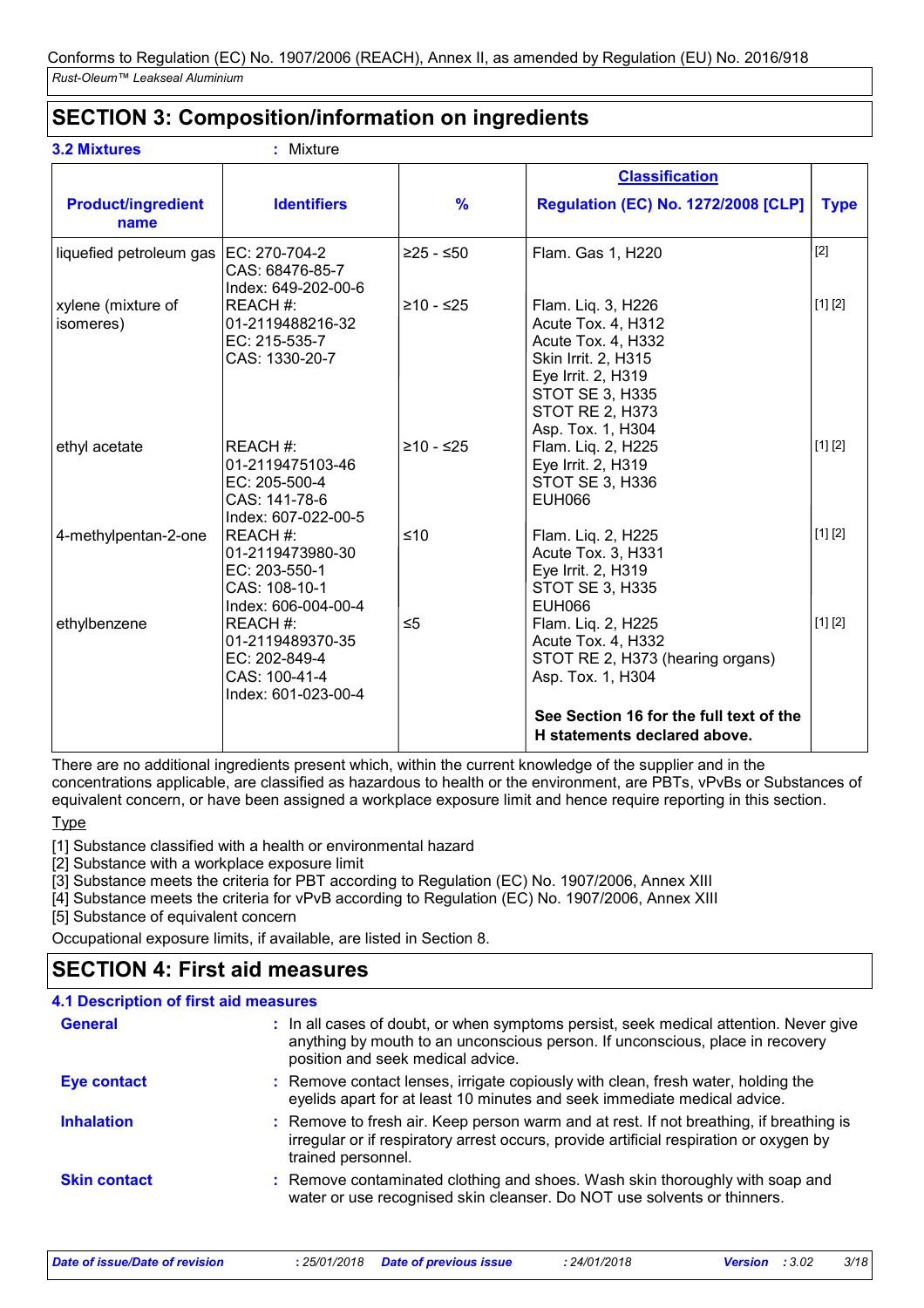### **SECTION 4: First aid measures**

| <b>Ingestion</b>                  | : If swallowed, seek medical advice immediately and show the container or label.<br>Keep person warm and at rest. Do NOT induce vomiting.                                                                                                                                                                               |
|-----------------------------------|-------------------------------------------------------------------------------------------------------------------------------------------------------------------------------------------------------------------------------------------------------------------------------------------------------------------------|
| <b>Protection of first-aiders</b> | : No action shall be taken involving any personal risk or without suitable training. If it<br>is suspected that fumes are still present, the rescuer should wear an appropriate<br>mask or self-contained breathing apparatus. It may be dangerous to the person<br>providing aid to give mouth-to-mouth resuscitation. |

### **4.2 Most important symptoms and effects, both acute and delayed**

There are no data available on the mixture itself. The mixture has been assessed following the conventional method of the CLP Regulation (EC) No 1272/2008 and is classified for toxicological properties accordingly. See Sections 2 and 3 for details.

Exposure to component solvent vapour concentrations in excess of the stated occupational exposure limit may result in adverse health effects such as mucous membrane and respiratory system irritation and adverse effects on the kidneys, liver and central nervous system. Symptoms and signs include headache, dizziness, fatigue, muscular weakness, drowsiness and, in extreme cases, loss of consciousness.

Solvents may cause some of the above effects by absorption through the skin. Repeated or prolonged contact with the mixture may cause removal of natural fat from the skin, resulting in non-allergic contact dermatitis and absorption through the skin.

If splashed in the eyes, the liquid may cause irritation and reversible damage.

Ingestion may cause nausea, diarrhea and vomiting.

This takes into account, where known, delayed and immediate effects and also chronic effects of components from short-term and long-term exposure by oral, inhalation and dermal routes of exposure and eye contact.

### **Over-exposure signs/symptoms**

| <b>Eye contact</b>  | : Adverse symptoms may include the following:<br>pain or irritation<br>watering<br>redness    |
|---------------------|-----------------------------------------------------------------------------------------------|
| <b>Inhalation</b>   | : Adverse symptoms may include the following:<br>respiratory tract irritation<br>coughing     |
| <b>Skin contact</b> | : Adverse symptoms may include the following:<br>irritation<br>redness<br>dryness<br>cracking |
| <b>Ingestion</b>    | : No specific data.                                                                           |
|                     |                                                                                               |

|                            | 4.3 Indication of any immediate medical attention and special treatment needed                                                 |
|----------------------------|--------------------------------------------------------------------------------------------------------------------------------|
| <b>Notes to physician</b>  | : Treat symptomatically. Contact poison treatment specialist immediately if large<br>quantities have been ingested or inhaled. |
| <b>Specific treatments</b> | : No specific treatment.                                                                                                       |

See toxicological information (Section 11)

### **SECTION 5: Firefighting measures** Recommended: alcohol-resistant foam, CO₂, powders, water spray. **: :** Do not use water jet. **5.1 Extinguishing media Suitable extinguishing media Unsuitable extinguishing media**

### **5.2 Special hazards arising from the substance or mixture**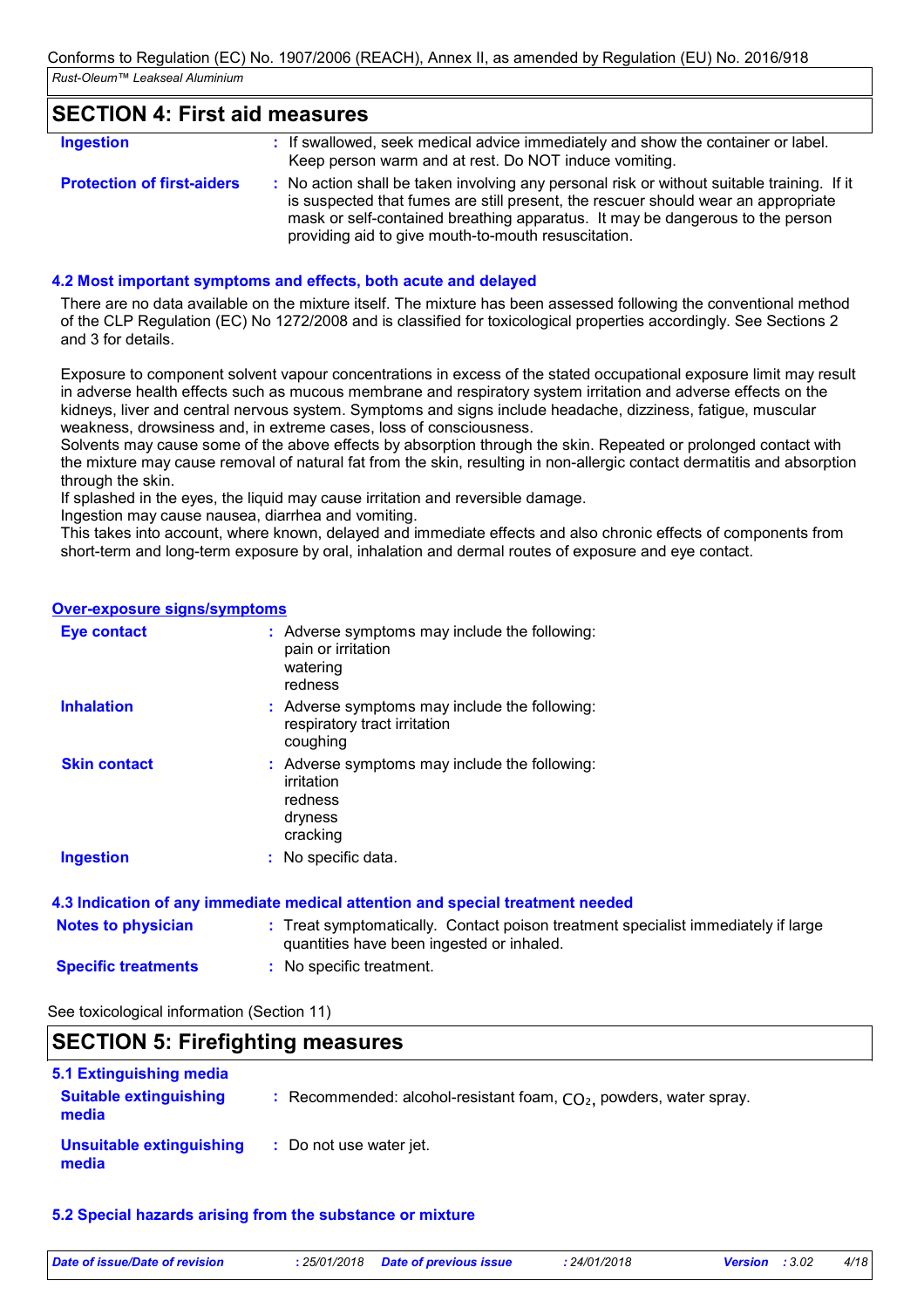# **SECTION 5: Firefighting measures**

| <b>Hazards from the</b><br>substance or mixture          | : Extremely flammable aerosol. In a fire or if heated, a pressure increase will occur<br>and the container may burst, with the risk of a subsequent explosion. Gas may<br>accumulate in low or confined areas or travel a considerable distance to a source of<br>ignition and flash back, causing fire or explosion. Bursting aerosol containers may<br>be propelled from a fire at high speed. Runoff to sewer may create fire or explosion<br>hazard. |
|----------------------------------------------------------|----------------------------------------------------------------------------------------------------------------------------------------------------------------------------------------------------------------------------------------------------------------------------------------------------------------------------------------------------------------------------------------------------------------------------------------------------------|
| <b>Hazardous thermal</b><br>decomposition products       | : Decomposition products may include the following materials:<br>carbon dioxide<br>carbon monoxide<br>sulfur oxides<br>metal oxide/oxides                                                                                                                                                                                                                                                                                                                |
| <b>5.3 Advice for firefighters</b>                       |                                                                                                                                                                                                                                                                                                                                                                                                                                                          |
| <b>Special protective actions</b><br>for fire-fighters   | : Promptly isolate the scene by removing all persons from the vicinity of the incident if<br>there is a fire. No action shall be taken involving any personal risk or without<br>suitable training. Move containers from fire area if this can be done without risk.<br>Use water spray to keep fire-exposed containers cool.                                                                                                                            |
| <b>Special protective</b><br>equipment for fire-fighters | : Fire-fighters should wear appropriate protective equipment and self-contained<br>breathing apparatus (SCBA) with a full face-piece operated in positive pressure<br>mode. Clothing for fire-fighters (including helmets, protective boots and gloves)<br>conforming to European standard EN 469 will provide a basic level of protection for<br>chemical incidents.                                                                                    |
| <b>Additional information</b>                            | : Pressurised container: protect from sunlight and do not expose to temperature<br>exceeding 50°C. Do not pierce or burn, even after use. Container explosion may<br>occur under fire conditions or when heated. Bursting aerosol containers may be<br>propelled from a fire at high speed.                                                                                                                                                              |

# **SECTION 6: Accidental release measures**

### **6.1 Personal precautions, protective equipment and emergency procedures**

contractor.

| For non-emergency<br>personnel                           | : No action shall be taken involving any personal risk or without suitable training.<br>Evacuate surrounding areas. Keep unnecessary and unprotected personnel from<br>entering. In the case of aerosols being ruptured, care should be taken due to the<br>rapid escape of the pressurised contents and propellant. If a large number of<br>containers are ruptured, treat as a bulk material spillage according to the<br>instructions in the clean-up section. Do not touch or walk through spilt material.<br>Shut off all ignition sources. No flares, smoking or flames in hazard area. Avoid<br>breathing vapour or mist. Provide adequate ventilation. Wear appropriate respirator<br>when ventilation is inadequate. Put on appropriate personal protective equipment. |
|----------------------------------------------------------|---------------------------------------------------------------------------------------------------------------------------------------------------------------------------------------------------------------------------------------------------------------------------------------------------------------------------------------------------------------------------------------------------------------------------------------------------------------------------------------------------------------------------------------------------------------------------------------------------------------------------------------------------------------------------------------------------------------------------------------------------------------------------------|
| For emergency responders :                               | If specialised clothing is required to deal with the spillage, take note of any<br>information in Section 8 on suitable and unsuitable materials. See also the<br>information in "For non-emergency personnel".                                                                                                                                                                                                                                                                                                                                                                                                                                                                                                                                                                 |
| <b>6.2 Environmental</b><br><b>precautions</b>           | : Avoid dispersal of spilt material and runoff and contact with soil, waterways, drains<br>and sewers. Inform the relevant authorities if the product has caused environmental<br>pollution (sewers, waterways, soil or air).                                                                                                                                                                                                                                                                                                                                                                                                                                                                                                                                                   |
| 6.3 Methods and material for containment and cleaning up |                                                                                                                                                                                                                                                                                                                                                                                                                                                                                                                                                                                                                                                                                                                                                                                 |

**Small spill Small spill :** Stop leak if without risk. Move containers from spill area. Use spark-proof tools and explosion-proof equipment. Dilute with water and mop up if water-soluble. Alternatively, or if water-insoluble, absorb with an inert dry material and place in an appropriate waste disposal container. Dispose of via a licensed waste disposal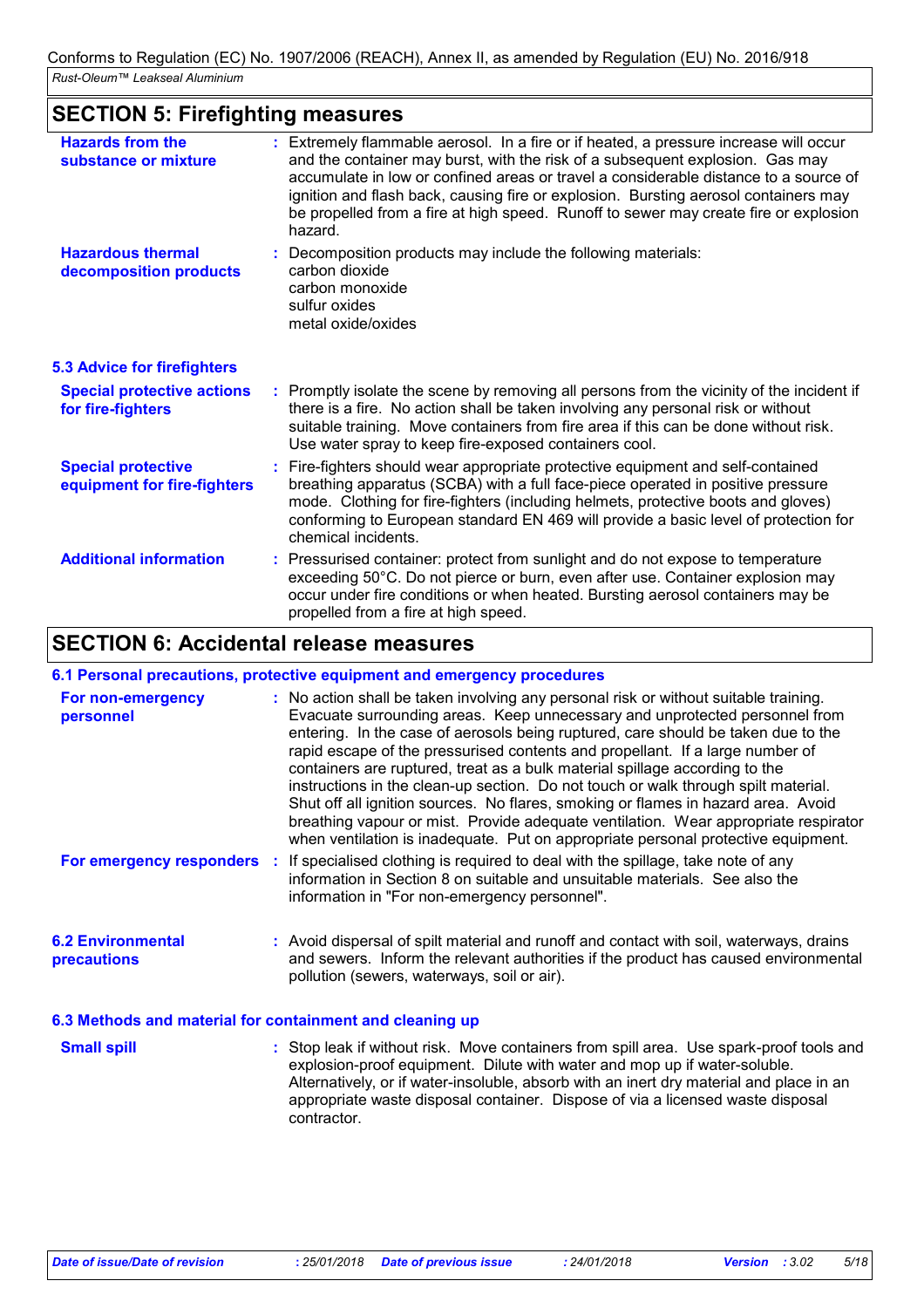### **SECTION 6: Accidental release measures**

| <b>Large spill</b>                        | : Stop leak if without risk. Move containers from spill area. Use spark-proof tools and<br>explosion-proof equipment. Approach the release from upwind. Prevent entry into<br>sewers, water courses, basements or confined areas. Wash spillages into an<br>effluent treatment plant or proceed as follows. Contain and collect spillage with non-<br>combustible, absorbent material e.g. sand, earth, vermiculite or diatomaceous earth<br>and place in container for disposal according to local regulations. Dispose of via a<br>licensed waste disposal contractor. Contaminated absorbent material may pose the<br>same hazard as the spilt product. |
|-------------------------------------------|------------------------------------------------------------------------------------------------------------------------------------------------------------------------------------------------------------------------------------------------------------------------------------------------------------------------------------------------------------------------------------------------------------------------------------------------------------------------------------------------------------------------------------------------------------------------------------------------------------------------------------------------------------|
| 6.4 Reference to other<br><b>sections</b> | : See Section 1 for emergency contact information.<br>See Section 8 for information on appropriate personal protective equipment.<br>See Section 13 for additional waste treatment information.                                                                                                                                                                                                                                                                                                                                                                                                                                                            |

# **SECTION 7: Handling and storage**

The information in this section contains generic advice and guidance.

| <b>7.1 Precautions for safe</b><br>handling | : Prevent the creation of flammable or explosive concentrations of vapours in air and<br>avoid vapour concentrations higher than the occupational exposure limits.<br>In addition, the product should only be used in areas from which all naked lights and<br>other sources of ignition have been excluded. Electrical equipment should be<br>protected to the appropriate standard.<br>Mixture may charge electrostatically: always use earthing leads when transferring<br>from one container to another.<br>Operators should wear antistatic footwear and clothing and floors should be of the<br>conducting type.<br>Keep away from heat, sparks and flame. No sparking tools should be used.<br>Avoid contact with skin and eyes. Avoid the inhalation of dust, particulates, spray or<br>mist arising from the application of this mixture. Avoid inhalation of dust from<br>sanding.<br>Eating, drinking and smoking should be prohibited in areas where this material is<br>handled, stored and processed.<br>Put on appropriate personal protective equipment (see Section 8).<br>Never use pressure to empty. Container is not a pressure vessel.<br>Always keep in containers made from the same material as the original one.<br>Comply with the health and safety at work laws.<br>Do not allow to enter drains or watercourses.<br>Information on fire and explosion protection<br>Vapours are heavier than air and may spread along floors. Vapours may form<br>explosive mixtures with air. |
|---------------------------------------------|--------------------------------------------------------------------------------------------------------------------------------------------------------------------------------------------------------------------------------------------------------------------------------------------------------------------------------------------------------------------------------------------------------------------------------------------------------------------------------------------------------------------------------------------------------------------------------------------------------------------------------------------------------------------------------------------------------------------------------------------------------------------------------------------------------------------------------------------------------------------------------------------------------------------------------------------------------------------------------------------------------------------------------------------------------------------------------------------------------------------------------------------------------------------------------------------------------------------------------------------------------------------------------------------------------------------------------------------------------------------------------------------------------------------------------------------------------------------------------------------------------------|
|                                             | When operators, whether spraying or not, have to work inside the spray booth,<br>ventilation is unlikely to be sufficient to control particulates and solvent vapour in all<br>cases. In such circumstances they should wear a compressed air-fed respirator<br>during the spraying process and until such time as the particulates and solvent<br>vapour concentration has fallen below the exposure limits.                                                                                                                                                                                                                                                                                                                                                                                                                                                                                                                                                                                                                                                                                                                                                                                                                                                                                                                                                                                                                                                                                                |

### **7.2 Conditions for safe storage, including any incompatibilities**

Store in accordance with local regulations.

### **Notes on joint storage**

Keep away from: oxidising agents, strong alkalis, strong acids.

### **Additional information on storage conditions**

Observe label precautions. Do not store above the following temperature: 35°C (95°F). Store in a dry, cool and wellventilated area. Keep away from heat and direct sunlight. Keep away from sources of ignition. No smoking. Prevent unauthorised access. Containers that have been opened must be carefully resealed and kept upright to prevent leakage.

### **Seveso Directive - Reporting thresholds (in tonnes)**

**Named substances**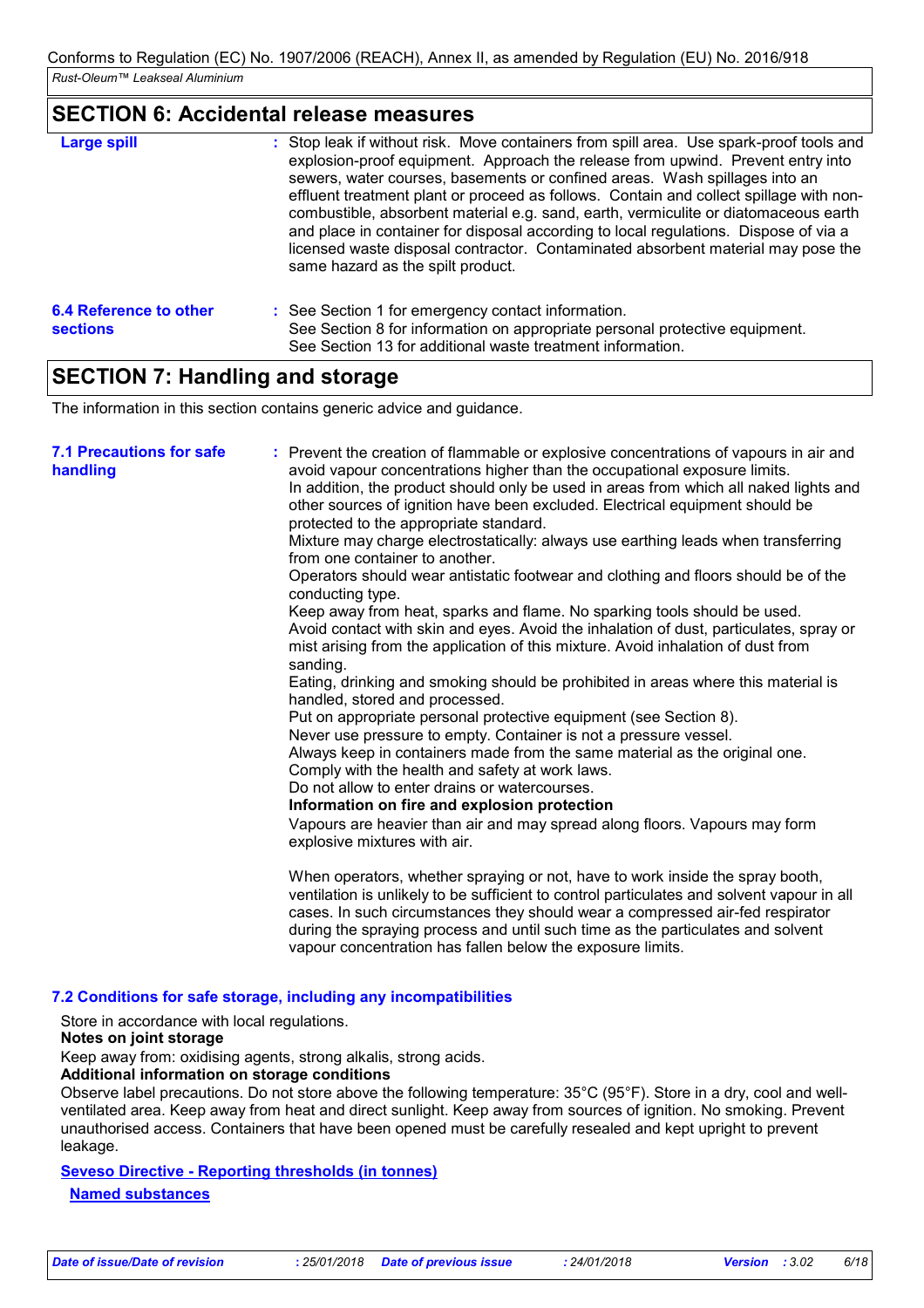### **SECTION 7: Handling and storage** Liquefied flammable gases, Category 1 or 2 (including LPG) | 50 and natural gas 50 200 **Name Name Name Notification and MAPP threshold Safety report threshold Danger criteria**

### **Category** P3a: Flammable aerosols containing flammable gases or flammable liquids 150 | 500 **Notification and MAPP threshold Safety report threshold**

### **7.3 Specific end use(s)**

**Recommendations : Industrial sector specific : solutions** : Not available. : Not available.

# **SECTION 8: Exposure controls/personal protection**

The information in this section contains generic advice and guidance. Information is provided based on typical anticipated uses of the product. Additional measures might be required for bulk handling or other uses that could significantly increase worker exposure or environmental releases.

### **8.1 Control parameters**

### **Occupational exposure limits**

| <b>Product/ingredient name</b> | <b>Exposure limit values</b>                                                                                                                                                                                     |
|--------------------------------|------------------------------------------------------------------------------------------------------------------------------------------------------------------------------------------------------------------|
| liquefied petroleum gas        | EH40/2005 WELs (United Kingdom (UK), 12/2011).<br>STEL: 2180 mg/m <sup>3</sup> 15 minutes.<br>STEL: 1250 ppm 15 minutes.                                                                                         |
| xylene (mixture of isomeres)   | TWA: 1750 mg/m <sup>3</sup> 8 hours.<br>TWA: 1000 ppm 8 hours.<br>EH40/2005 WELs (United Kingdom (UK), 12/2011). Absorbed                                                                                        |
|                                | through skin.<br>STEL: 441 mg/m <sup>3</sup> 15 minutes.<br>STEL: 100 ppm 15 minutes.<br>TWA: 220 mg/m <sup>3</sup> 8 hours.<br>TWA: 50 ppm 8 hours.                                                             |
| ethyl acetate                  | EH40/2005 WELs (United Kingdom (UK), 12/2011).<br>STEL: 400 ppm 15 minutes.<br>TWA: 200 ppm 8 hours.                                                                                                             |
| 4-methylpentan-2-one           | EH40/2005 WELs (United Kingdom (UK), 12/2011). Absorbed<br>through skin.<br>STEL: 416 mg/m <sup>3</sup> 15 minutes.<br>STEL: 100 ppm 15 minutes.<br>TWA: 208 mg/m <sup>3</sup> 8 hours.<br>TWA: 50 ppm 8 hours.  |
| ethylbenzene                   | EH40/2005 WELs (United Kingdom (UK), 12/2011). Absorbed<br>through skin.<br>STEL: 552 mg/m <sup>3</sup> 15 minutes.<br>STEL: 125 ppm 15 minutes.<br>TWA: 441 mg/m <sup>3</sup> 8 hours.<br>TWA: 100 ppm 8 hours. |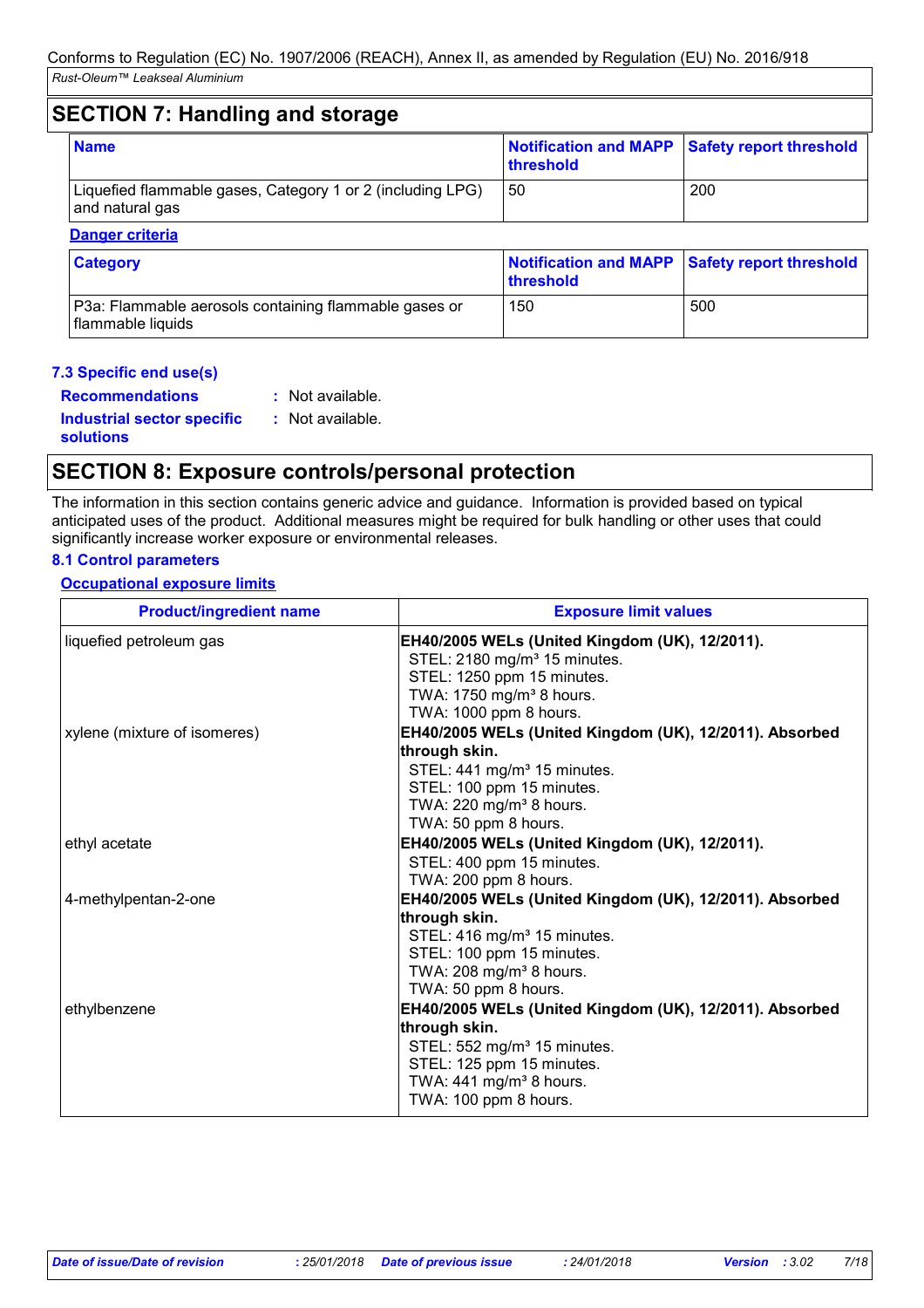# **SECTION 8: Exposure controls/personal protection**

| <b>Recommended monitoring</b><br>procedures | If this product contains ingredients with exposure limits, personal, workplace<br>÷<br>atmosphere or biological monitoring may be required to determine the effectiveness<br>of the ventilation or other control measures and/or the necessity to use respiratory<br>protective equipment. Reference should be made to monitoring standards, such as<br>the following: European Standard EN 689 (Workplace atmospheres - Guidance for<br>the assessment of exposure by inhalation to chemical agents for comparison with<br>limit values and measurement strategy) European Standard EN 14042 (Workplace<br>atmospheres - Guide for the application and use of procedures for the assessment<br>of exposure to chemical and biological agents) European Standard EN 482<br>(Workplace atmospheres - General requirements for the performance of procedures<br>for the measurement of chemical agents) Reference to national guidance<br>documents for methods for the determination of hazardous substances will also be<br>required. |  |
|---------------------------------------------|---------------------------------------------------------------------------------------------------------------------------------------------------------------------------------------------------------------------------------------------------------------------------------------------------------------------------------------------------------------------------------------------------------------------------------------------------------------------------------------------------------------------------------------------------------------------------------------------------------------------------------------------------------------------------------------------------------------------------------------------------------------------------------------------------------------------------------------------------------------------------------------------------------------------------------------------------------------------------------------------------------------------------------------|--|
|---------------------------------------------|---------------------------------------------------------------------------------------------------------------------------------------------------------------------------------------------------------------------------------------------------------------------------------------------------------------------------------------------------------------------------------------------------------------------------------------------------------------------------------------------------------------------------------------------------------------------------------------------------------------------------------------------------------------------------------------------------------------------------------------------------------------------------------------------------------------------------------------------------------------------------------------------------------------------------------------------------------------------------------------------------------------------------------------|--|

### **DNELs/DMELs**

| <b>Product/ingredient name</b> | <b>Type</b> | <b>Exposure</b>                | <b>Value</b>                    | <b>Population</b> | <b>Effects</b> |
|--------------------------------|-------------|--------------------------------|---------------------------------|-------------------|----------------|
| ethyl acetate                  | <b>DNEL</b> | Short term<br>Inhalation       | 1468 mg/<br>m <sup>3</sup>      | Workers           | Local          |
|                                | <b>DNEL</b> | Short term<br>Inhalation       | 1468 mg/<br>m <sup>3</sup>      | Workers           | Systemic       |
|                                | <b>DNEL</b> | Long term                      | 734 mg/m <sup>3</sup>           | Workers           | Local          |
|                                | <b>DNEL</b> | Inhalation<br>Long term        | 34 mg/ $m3$                     | Workers           | Systemic       |
|                                | <b>DNEL</b> | Inhalation<br>Long term Dermal | 63 mg/kg                        | Workers           | Systemic       |
|                                | <b>DNEL</b> | Short term                     | bw/day<br>734 mg/m <sup>3</sup> | Consumers         | Local          |
|                                | <b>DNEL</b> | Inhalation<br>Short term       | 734 mg/m <sup>3</sup>           | Consumers         | Systemic       |
|                                | <b>DNEL</b> | Inhalation<br>Long term        | $367$ mg/m <sup>3</sup>         | Consumers         | Local          |
|                                | <b>DNEL</b> | Inhalation<br>Long term        | 367 mg/ $m3$                    | Consumers         | Systemic       |
|                                | <b>DNEL</b> | Inhalation<br>Long term Dermal | 37 mg/kg                        | Consumers         | Systemic       |
|                                | <b>DNEL</b> | Long term Oral                 | bw/day<br>$4,5$ mg/kg<br>bw/day | Consumers         | Systemic       |

### **PNECs**

| <b>Product/ingredient name</b> | <b>Compartment Detail</b> | <b>Value</b>         | <b>Method Detail</b> |
|--------------------------------|---------------------------|----------------------|----------------------|
| ethyl acetate                  | Fresh water               | $0,26$ mg/l          |                      |
|                                | Marine                    | $0,026$ mg/l         |                      |
|                                | Fresh water sediment      | $0,34$ mg/kg         |                      |
|                                | Marine water sediment     | $0,034$ mg/kg        |                      |
|                                | Soil                      | $0,22 \text{ mg/kg}$ |                      |
|                                | <b>Sewage Treatment</b>   | 650 mg/l             |                      |
|                                | Plant                     |                      |                      |

| <b>8.2 Exposure controls</b><br><b>Appropriate engineering</b><br>controls | : Provide adequate ventilation. Where reasonably practicable, this should be<br>achieved by the use of local exhaust ventilation and good general extraction. If<br>these are not sufficient to maintain concentrations of particulates and solvent<br>vapours below the OEL, suitable respiratory protection must be worn.                                                                       |
|----------------------------------------------------------------------------|---------------------------------------------------------------------------------------------------------------------------------------------------------------------------------------------------------------------------------------------------------------------------------------------------------------------------------------------------------------------------------------------------|
| <b>Individual protection measures</b>                                      |                                                                                                                                                                                                                                                                                                                                                                                                   |
| <b>Hygiene measures</b>                                                    | : Wash hands, forearms and face thoroughly after handling chemical products, before<br>eating, smoking and using the lavatory and at the end of the working period.<br>Appropriate techniques should be used to remove potentially contaminated clothing.<br>Wash contaminated clothing before reusing. Ensure that eyewash stations and<br>safety showers are close to the workstation location. |
| Date of issue/Date of revision                                             | <b>Date of previous issue</b><br>8/18<br>: 25/01/2018<br>: 24/01/2018<br>:3.02<br><b>Version</b>                                                                                                                                                                                                                                                                                                  |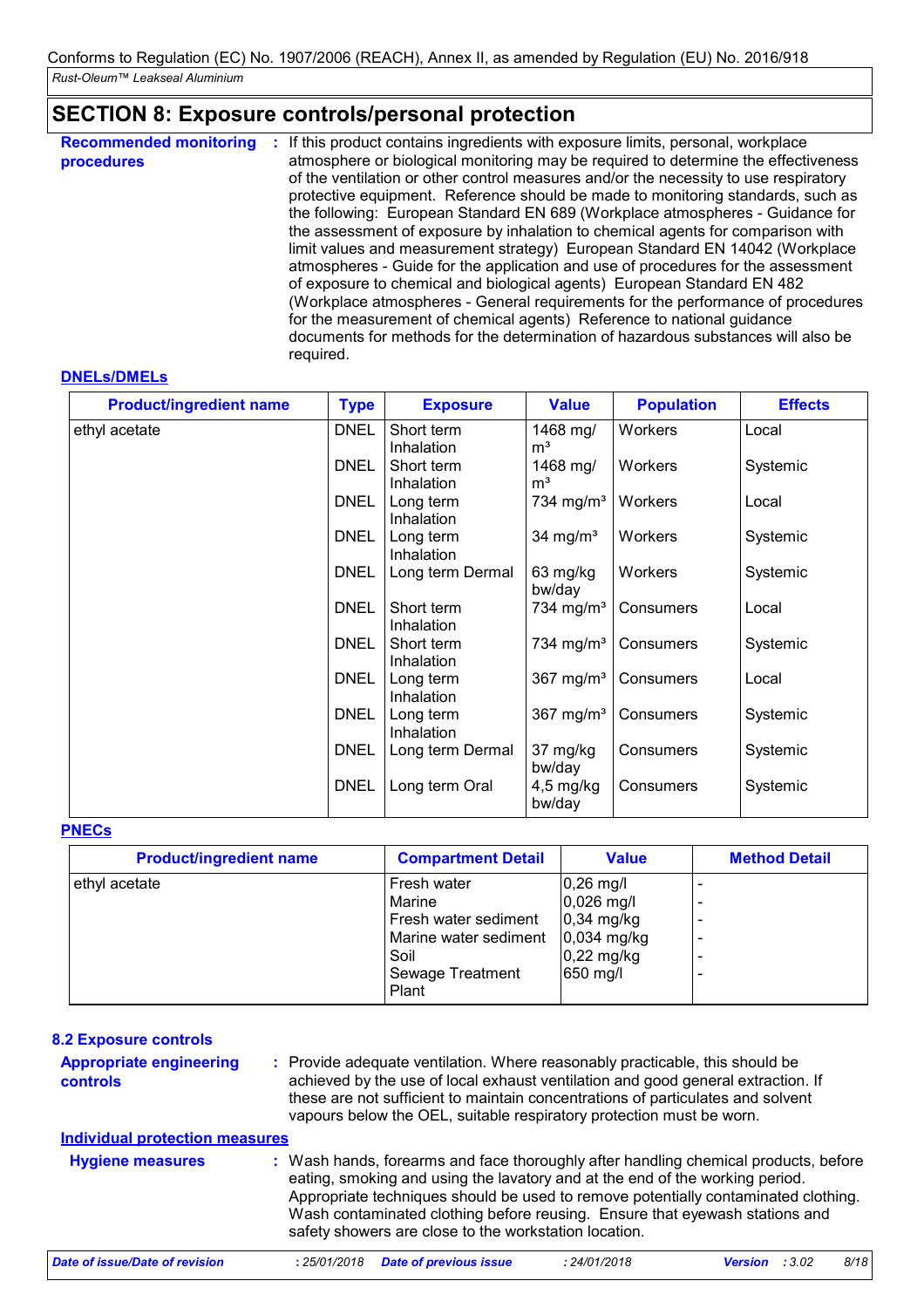## **SECTION 8: Exposure controls/personal protection**

| <b>Eye/face protection</b> | : Safety eyewear complying with an approved standard should be used when a risk<br>assessment indicates this is necessary to avoid exposure to liquid splashes, mists,<br>gases or dusts. If contact is possible, the following protection should be worn,<br>unless the assessment indicates a higher degree of protection: chemical splash<br>goggles. Recommended: safety glasses with side-shields (EN 166). |
|----------------------------|------------------------------------------------------------------------------------------------------------------------------------------------------------------------------------------------------------------------------------------------------------------------------------------------------------------------------------------------------------------------------------------------------------------|
|----------------------------|------------------------------------------------------------------------------------------------------------------------------------------------------------------------------------------------------------------------------------------------------------------------------------------------------------------------------------------------------------------------------------------------------------------|

### **Skin protection**

### **Hand protection**

There is no one glove material or combination of materials that will give unlimited resistance to any individual or combination of chemicals.

The breakthrough time must be greater than the end use time of the product.

The instructions and information provided by the glove manufacturer on use, storage, maintenance and replacement must be followed.

Gloves should be replaced regularly and if there is any sign of damage to the glove material.

Always ensure that gloves are free from defects and that they are stored and used correctly.

The performance or effectiveness of the glove may be reduced by physical/chemical damage and poor maintenance.

Barrier creams may help to protect the exposed areas of the skin but should not be applied once exposure has occurred.

| <b>Gloves</b>                             |   | : For prolonged or repeated handling, use the following type of gloves:                                                                                                                                                                                                                                                                                                                                                                                                                                                                                                                                               |
|-------------------------------------------|---|-----------------------------------------------------------------------------------------------------------------------------------------------------------------------------------------------------------------------------------------------------------------------------------------------------------------------------------------------------------------------------------------------------------------------------------------------------------------------------------------------------------------------------------------------------------------------------------------------------------------------|
|                                           |   | Recommended: > 8 hours (breakthrough time): neoprene (0.65mm)<br>The recommendation for the type or types of glove to use when handling this<br>product is based on information from the following source:                                                                                                                                                                                                                                                                                                                                                                                                            |
|                                           |   | <b>EN 374</b><br>The user must check that the final choice of type of glove selected for handling this<br>product is the most appropriate and takes into account the particular conditions of<br>use, as included in the user's risk assessment.                                                                                                                                                                                                                                                                                                                                                                      |
| <b>Body protection</b>                    |   | : Personal protective equipment for the body should be selected based on the task<br>being performed and the risks involved and should be approved by a specialist<br>before handling this product. When there is a risk of ignition from static electricity,<br>wear anti-static protective clothing. For the greatest protection from static<br>discharges, clothing should include anti-static overalls, boots and gloves. Refer to<br>European Standard EN 1149 for further information on material and design<br>requirements and test methods. Recommended: Wear overalls or long sleeved<br>shirt. (EN 1149-1) |
| <b>Other skin protection</b>              |   | : Appropriate footwear and any additional skin protection measures should be<br>selected based on the task being performed and the risks involved and should be<br>approved by a specialist before handling this product.                                                                                                                                                                                                                                                                                                                                                                                             |
| <b>Respiratory protection</b>             | ÷ | Based on the hazard and potential for exposure, select a respirator that meets the<br>appropriate standard or certification. Respirators must be used according to a<br>respiratory protection program to ensure proper fitting, training, and other important<br>aspects of use. Recommended: organic vapour (Type A) and particulate filter (EN<br>$140$ .                                                                                                                                                                                                                                                          |
| <b>Environmental exposure</b><br>controls |   | : Emissions from ventilation or work process equipment should be checked to ensure<br>they comply with the requirements of environmental protection legislation. In some<br>cases, fume scrubbers, filters or engineering modifications to the process<br>equipment will be necessary to reduce emissions to acceptable levels.                                                                                                                                                                                                                                                                                       |

# **SECTION 9: Physical and chemical properties**

### **9.1 Information on basic physical and chemical properties**

| $:$ Not available.         |  |  |
|----------------------------|--|--|
| $:$ Not available.         |  |  |
| : Not available.           |  |  |
| : Solvent-like             |  |  |
| $:$ aluminium              |  |  |
| : Liquid. [Compressed gas] |  |  |
|                            |  |  |
|                            |  |  |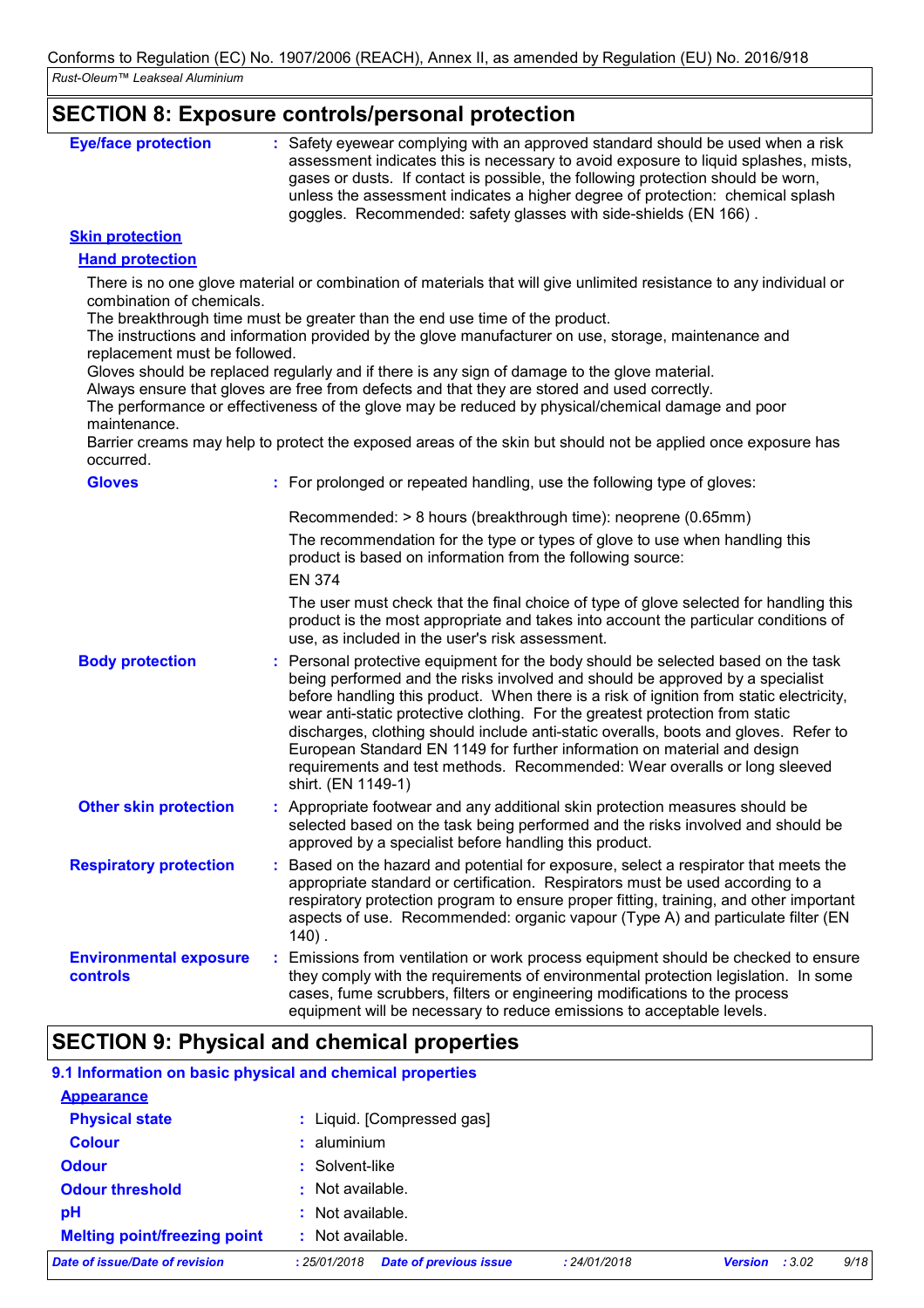| <b>Initial boiling point and</b>                           | : Not available.                                                                                                                                                                                                                                                                                                                                                                                             |
|------------------------------------------------------------|--------------------------------------------------------------------------------------------------------------------------------------------------------------------------------------------------------------------------------------------------------------------------------------------------------------------------------------------------------------------------------------------------------------|
| boiling range                                              |                                                                                                                                                                                                                                                                                                                                                                                                              |
| <b>Flash point</b>                                         | : Closed cup: -70°C                                                                                                                                                                                                                                                                                                                                                                                          |
| <b>Evaporation rate</b>                                    | $>1$ (butyl acetate = 1)                                                                                                                                                                                                                                                                                                                                                                                     |
| <b>Flammability (solid, gas)</b>                           | Highly flammable in the presence of the following materials or conditions: open<br>flames, sparks and static discharge and heat.<br>Slightly flammable in the presence of the following materials or conditions:<br>shocks and mechanical impacts.<br>Container explosion may occur under fire conditions or when heated. Vapour<br>may travel a considerable distance to source of ignition and flash back. |
| <b>Upper/lower flammability or</b><br>explosive limits     | : Lower: 3%<br><b>Upper: 18%</b>                                                                                                                                                                                                                                                                                                                                                                             |
| <b>Vapour pressure</b>                                     | : >400 kPa [room temperature]                                                                                                                                                                                                                                                                                                                                                                                |
| <b>Vapour density</b>                                      | : $>1$ [Air = 1]                                                                                                                                                                                                                                                                                                                                                                                             |
| <b>Relative density</b>                                    | : 0.81                                                                                                                                                                                                                                                                                                                                                                                                       |
| <b>Solubility(ies)</b>                                     | : Not available.                                                                                                                                                                                                                                                                                                                                                                                             |
| Partition coefficient: n-octanol/: Not available.<br>water |                                                                                                                                                                                                                                                                                                                                                                                                              |
| <b>Auto-ignition temperature</b>                           | $: 400^{\circ}$ C                                                                                                                                                                                                                                                                                                                                                                                            |
| <b>Decomposition temperature</b>                           | : Not available.                                                                                                                                                                                                                                                                                                                                                                                             |
| <b>Viscosity</b>                                           | : Not available.                                                                                                                                                                                                                                                                                                                                                                                             |
| <b>Explosive properties</b>                                | : Highly explosive in the presence of the following materials or conditions: open<br>flames, sparks and static discharge, heat and shocks and mechanical impacts.                                                                                                                                                                                                                                            |
| <b>Oxidising properties</b>                                | : Not available.                                                                                                                                                                                                                                                                                                                                                                                             |
| 9.2 Other information                                      |                                                                                                                                                                                                                                                                                                                                                                                                              |
| <b>Type of aerosol</b>                                     | $:$ Spray                                                                                                                                                                                                                                                                                                                                                                                                    |
| <b>Heat of combustion</b>                                  | $: 33$ kJ/g                                                                                                                                                                                                                                                                                                                                                                                                  |
| <b>Ignition distance</b>                                   | $:$ >75 cm                                                                                                                                                                                                                                                                                                                                                                                                   |
| No additional information.                                 |                                                                                                                                                                                                                                                                                                                                                                                                              |

# **SECTION 10: Stability and reactivity**

| <b>10.1 Reactivity</b>                            | : No specific test data related to reactivity available for this product or its ingredients.                                                                                                  |
|---------------------------------------------------|-----------------------------------------------------------------------------------------------------------------------------------------------------------------------------------------------|
| <b>10.2 Chemical stability</b>                    | : Stable under recommended storage and handling conditions (see Section 7).                                                                                                                   |
| <b>10.3 Possibility of</b><br>hazardous reactions | : Under normal conditions of storage and use, hazardous reactions will not occur.                                                                                                             |
| <b>10.4 Conditions to avoid</b>                   | : When exposed to high temperatures may produce hazardous decomposition<br>products.                                                                                                          |
| <b>10.5 Incompatible materials</b>                | : Keep away from the following materials to prevent strong exothermic reactions:<br>oxidising agents, strong alkalis, strong acids.                                                           |
| <b>10.6 Hazardous</b><br>decomposition products   | : Under normal conditions of storage and use, hazardous decomposition products<br>should not be produced. If involved in a fire, toxic gases including CO, CO2 and<br>smoke can be generated. |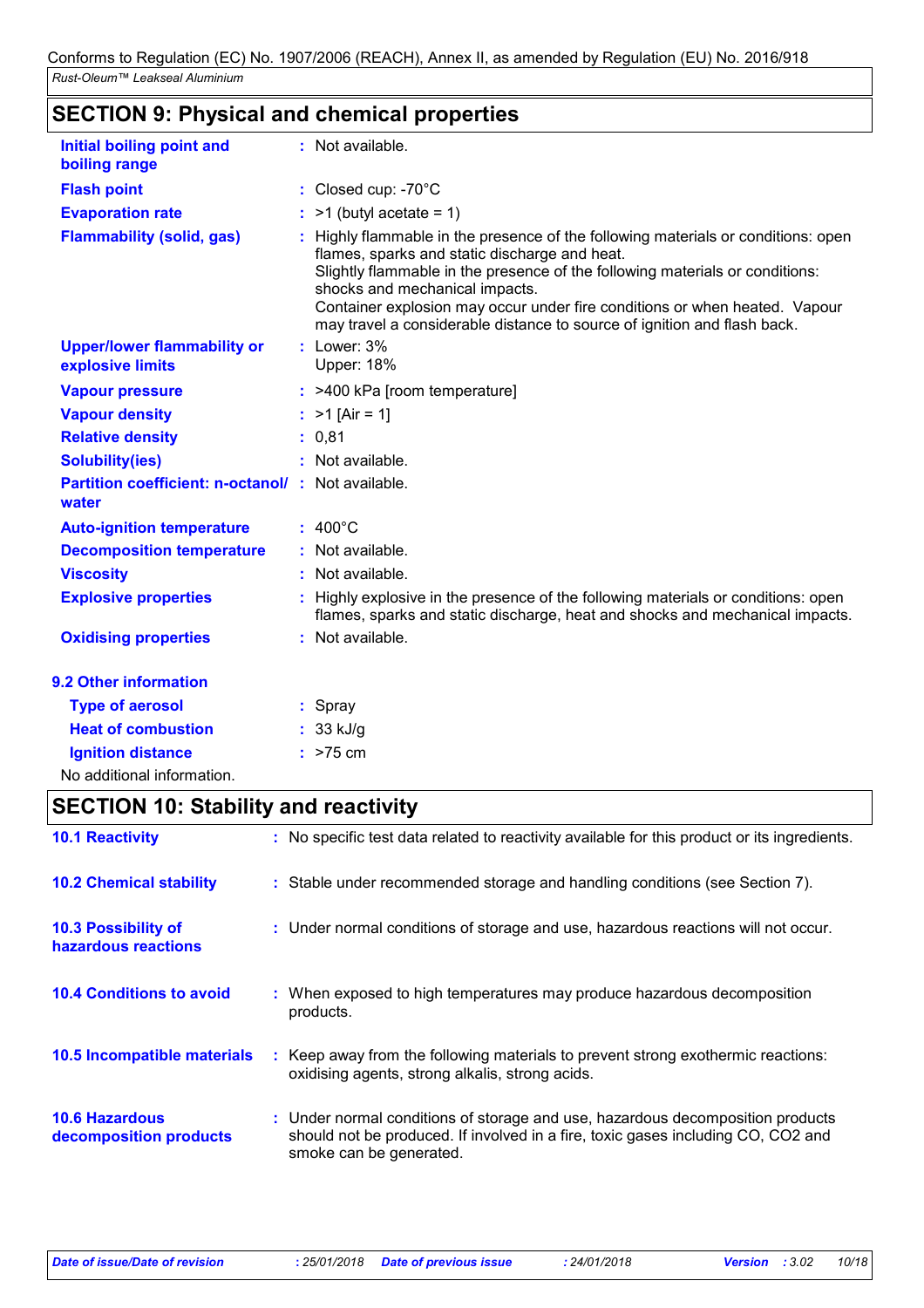# **SECTION 11: Toxicological information**

### **11.1 Information on toxicological effects**

### **Acute toxicity**

| <b>Product/ingredient name</b>                      | <b>Result</b>                 | <b>Species</b> | <b>Dose</b>             | <b>Exposure</b> |
|-----------------------------------------------------|-------------------------------|----------------|-------------------------|-----------------|
| xylene (mixture of isomeres)   LC50 Inhalation Gas. |                               | Rat            | 5000 ppm                | 4 hours         |
|                                                     | LC50 Inhalation Gas.          | Rat            | 6670 ppm                | 4 hours         |
|                                                     | LD50 Oral                     | Rat            | 4300 mg/kg              |                 |
|                                                     | TDLo Dermal                   | Rabbit         | 4300 mg/kg              |                 |
| ethyl acetate                                       | LD50 Oral                     | Rat            | 5620 mg/kg              |                 |
| 4-methylpentan-2-one                                | <b>LC50 Inhalation Vapour</b> | Mouse          | 20500 mg/m <sup>3</sup> | 2 hours         |
|                                                     | <b>LC50 Inhalation Vapour</b> | Rat            | 8200 mg/m <sup>3</sup>  | 4 hours         |
|                                                     | LD50 Oral                     | Rat            | 2080 mg/kg              |                 |
| ethylbenzene                                        | <b>LC50 Inhalation Vapour</b> | Rat            | 50000 mg/m <sup>3</sup> | 2 hours         |
|                                                     | <b>LCLo Inhalation Vapour</b> | Rat            | 4000 ppm                | 4 hours         |
|                                                     | LD50 Oral                     | Rat            | 3500 mg/kg              |                 |

**Conclusion/Summary :** Based on available data, the classification criteria are not met.

### **Acute toxicity estimates**

Not available.

### **Irritation/Corrosion**

| <b>Product/ingredient name</b> | <b>Result</b>            | <b>Species</b> | <b>Score</b>             | <b>Exposure</b>               | <b>Observation</b>       |
|--------------------------------|--------------------------|----------------|--------------------------|-------------------------------|--------------------------|
| xylene (mixture of isomeres)   | Eyes - Mild irritant     | Rabbit         | $\blacksquare$           | 87 milligrams                 |                          |
|                                | Eyes - Severe irritant   | Rabbit         | $\blacksquare$           | 24 hours 5<br>milligrams      |                          |
|                                | Skin - Mild irritant     | Rat            | $\overline{\phantom{0}}$ | 8 hours 60<br>microliters     | $\overline{\phantom{a}}$ |
|                                | Skin - Moderate irritant | Rabbit         | $\overline{\phantom{a}}$ | l24 hours 500<br>milligrams   |                          |
|                                | Skin - Moderate irritant | Rabbit         | $\overline{\phantom{a}}$ | 100 Percent                   |                          |
| 4-methylpentan-2-one           | Eyes - Moderate irritant | Rabbit         | $\blacksquare$           | 24 hours 100<br>microliters   |                          |
|                                | Skin - Mild irritant     | Rabbit         | $\overline{\phantom{a}}$ | 124 hours 500 l<br>milligrams |                          |
| ethylbenzene                   | Eyes - Severe irritant   | Rabbit         | $\overline{\phantom{0}}$ | 500<br>milligrams             |                          |
|                                | Skin - Mild irritant     | Rabbit         | $\overline{\phantom{a}}$ | 24 hours 15<br>milligrams     |                          |

| Conclusion/Summary           |                                                                                                                      |
|------------------------------|----------------------------------------------------------------------------------------------------------------------|
| <b>Skin</b>                  | : Causes skin irritation.                                                                                            |
| <b>Eyes</b>                  | : Causes serious eye damage.                                                                                         |
| <b>Respiratory</b>           | : May cause respiratory irritation.<br>May cause damage to organs through prolonged or repeated exposure if inhaled. |
| <b>Sensitisation</b>         |                                                                                                                      |
| <b>Conclusion/Summary</b>    |                                                                                                                      |
| <b>Skin</b>                  | : Based on available data, the classification criteria are not met.                                                  |
| <b>Respiratory</b>           | : Based on available data, the classification criteria are not met.                                                  |
| <b>Mutagenicity</b>          |                                                                                                                      |
| <b>Conclusion/Summary</b>    | : Based on available data, the classification criteria are not met.                                                  |
| <b>Carcinogenicity</b>       |                                                                                                                      |
| <b>Conclusion/Summary</b>    | : Based on available data, the classification criteria are not met.                                                  |
| <b>Reproductive toxicity</b> |                                                                                                                      |
| <b>Conclusion/Summary</b>    | : Based on available data, the classification criteria are not met.                                                  |
| <b>Teratogenicity</b>        |                                                                                                                      |
|                              |                                                                                                                      |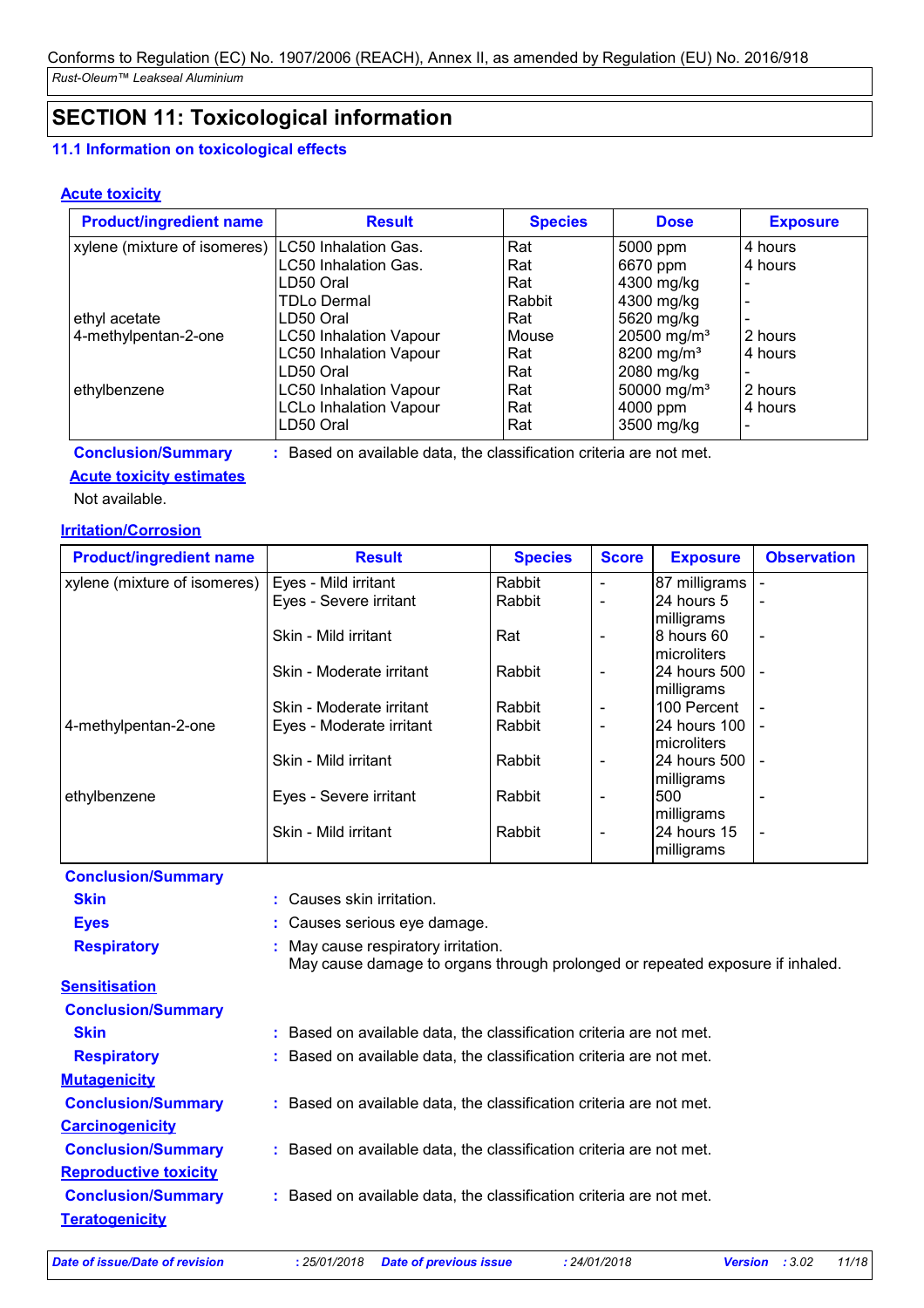# **SECTION 11: Toxicological information**

**Conclusion/Summary :** Based on available data, the classification criteria are not met.

### **Specific target organ toxicity (single exposure)**

| <b>Product/ingredient name</b>        | <b>Category</b>          | <b>Route of</b><br>exposure        | <b>Target organs</b>                                |
|---------------------------------------|--------------------------|------------------------------------|-----------------------------------------------------|
| xylene (mixture of isomeres)          | Category 3               | Not applicable.                    | Respiratory tract<br>irritation                     |
| ethyl acetate<br>4-methylpentan-2-one | Category 3<br>Category 3 | Not applicable.<br>Not applicable. | Narcotic effects<br>Respiratory tract<br>irritation |

### **Specific target organ toxicity (repeated exposure)**

| <b>Product/ingredient name</b> | <b>Category</b> | <b>Route of</b><br>exposure | <b>Target organs</b> |
|--------------------------------|-----------------|-----------------------------|----------------------|
| xylene (mixture of isomeres)   | Category 2      | Not determined              | Not determined       |
| ethylbenzene                   | Category 2      | Not determined              | hearing organs       |

### **Aspiration hazard**

| <b>Product/ingredient name</b> | <b>Result</b>                         |  |
|--------------------------------|---------------------------------------|--|
| xylene (mixture of isomeres)   | ASPIRATION HAZARD - Category 1        |  |
| ethylbenzene                   | <b>ASPIRATION HAZARD - Category 1</b> |  |

**Delayed and immediate effects as well as chronic effects from short and long-term exposure**

| <b>Short term exposure</b>                   |                                                                                                                                                                                 |
|----------------------------------------------|---------------------------------------------------------------------------------------------------------------------------------------------------------------------------------|
| <b>Potential immediate</b><br>effects        | $:$ Not available.                                                                                                                                                              |
| <b>Potential delayed effects</b>             | $\therefore$ Not available.                                                                                                                                                     |
| <b>Long term exposure</b>                    |                                                                                                                                                                                 |
| <b>Potential immediate</b><br><b>effects</b> | $:$ Not available.                                                                                                                                                              |
| <b>Potential delayed effects</b>             | $\therefore$ Not available.                                                                                                                                                     |
| <b>Potential chronic health effects</b>      |                                                                                                                                                                                 |
| Not available.                               |                                                                                                                                                                                 |
| <b>Conclusion/Summary</b>                    | : Based on available data, the classification criteria are not met.                                                                                                             |
| <b>General</b>                               | : May cause damage to organs through prolonged or repeated exposure. Prolonged<br>or repeated contact can defat the skin and lead to irritation, cracking and/or<br>dermatitis. |
| <b>Carcinogenicity</b>                       | : No known significant effects or critical hazards.                                                                                                                             |
| <b>Mutagenicity</b>                          | : No known significant effects or critical hazards.                                                                                                                             |
| <b>Teratogenicity</b>                        | : No known significant effects or critical hazards.                                                                                                                             |
| <b>Developmental effects</b>                 | : No known significant effects or critical hazards.                                                                                                                             |
| <b>Fertility effects</b>                     | : No known significant effects or critical hazards.                                                                                                                             |

### **Other information :**

: Not available.

# **SECTION 12: Ecological information**

### **12.1 Toxicity**

There are no data available on the mixture itself. Do not allow to enter drains or watercourses.

The mixture has been assessed following the summation method of the CLP Regulation (EC) No 1272/2008 and is not classified as hazardous to the environment.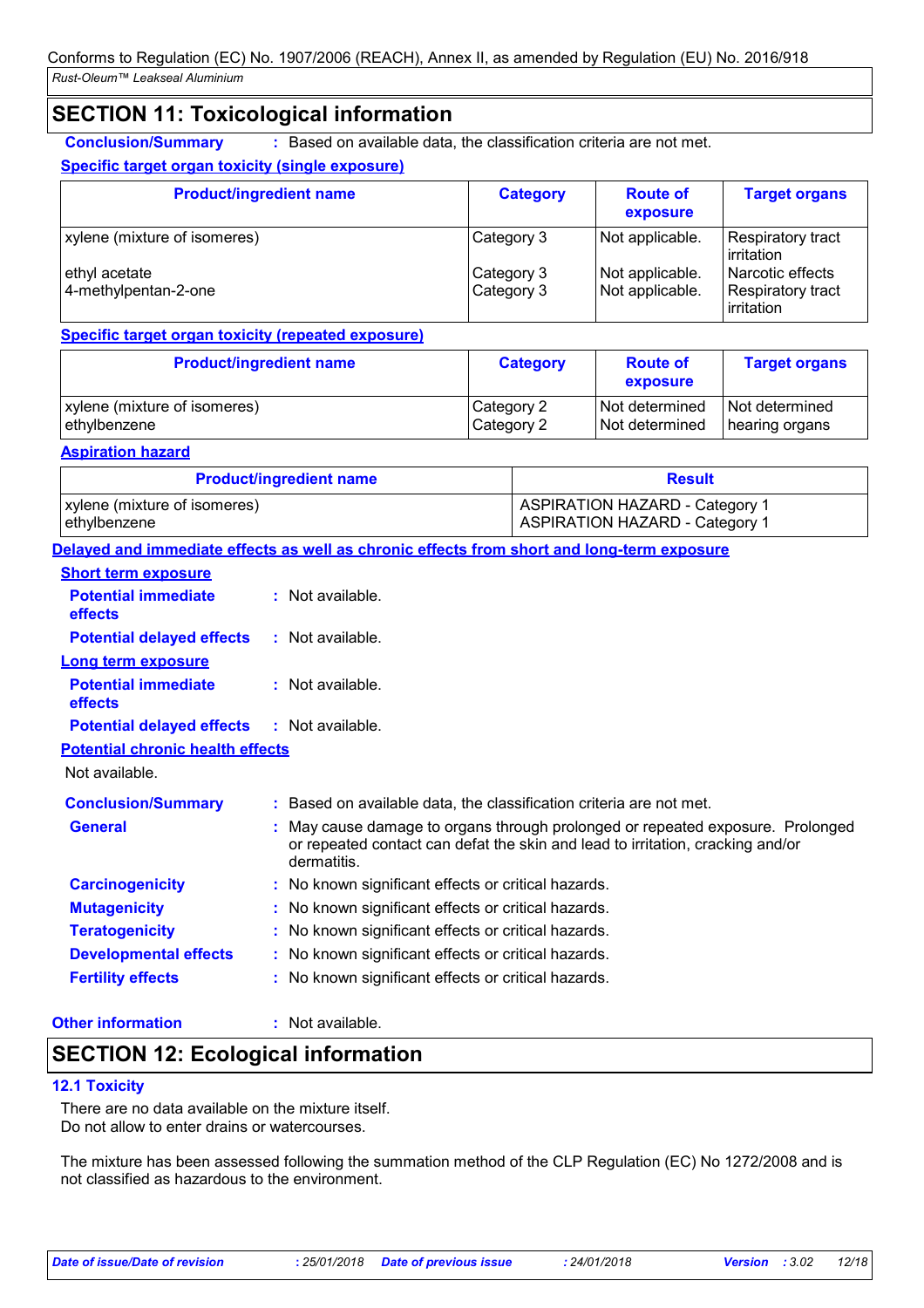# **SECTION 12: Ecological information**

| <b>Product/ingredient name</b> | <b>Result</b>                                | <b>Species</b>                                                               | <b>Exposure</b> |
|--------------------------------|----------------------------------------------|------------------------------------------------------------------------------|-----------------|
| ethyl acetate                  | Acute EC50 2500000 µg/l Fresh water          | Algae - Selenastrum sp.                                                      | 96 hours        |
|                                | Acute LC50 1600000 µg/l Fresh water          | Crustaceans - Asellus aquaticus                                              | 48 hours        |
|                                | Acute LC50 560000 µg/l Fresh water           | Daphnia spec. - Daphnia magna                                                | 48 hours        |
|                                | Chronic NOEC mg/l Fresh water                | Daphnia spec. - Daphnia magna                                                | 21 days         |
| 4-methylpentan-2-one           | Acute EC50 2000 mg/l                         | Algae - Scenedesmus<br>subspicatus                                           | 48 hours        |
|                                | Acute LC50 557 to 537000 µg/l Fresh<br>water | Fish - Pimephales promelas -<br>Juvenile (Fledgling, Hatchling,<br>Weanling) | 96 hours        |
|                                | Acute LC50 460 mg/l                          | Fish                                                                         | 24 hours        |
|                                | Chronic NOEC mg/l Fresh water                | Daphnia spec. - Daphnia magna                                                | 21 days         |
|                                | Chronic NOEC 168 mg/l Fresh water            | Fish - Pimephales promelas -<br>Embryo                                       | 33 days         |
| ethylbenzene                   | Acute EC50 3600 µg/l Fresh water             | Algae - Pseudokirchneriella<br>subcapitata                                   | 96 hours        |
|                                | Acute EC50 9,46 to 6530 µg/l Fresh<br>water  | Crustaceans - Artemia sp. -<br>Nauplii                                       | 48 hours        |
|                                | Acute EC50 4,4 to 2970 µg/l Fresh<br>water   | Daphnia spec. - Daphnia<br>magna - Neonate                                   | 48 hours        |
|                                | Acute LC50 13,7 to 8780 µg/l Fresh<br>water  | Crustaceans - Artemia sp. -<br>Nauplii                                       | 48 hours        |
|                                | Acute LC50 5200 µg/l Marine water            | Crustaceans - Americamysis<br>bahia                                          | 48 hours        |
|                                | Acute LC50 11 to 9090 µg/l Fresh<br>water    | Fish - Pimephales promelas                                                   | 96 hours        |
|                                | Acute LC50 4200 µg/l Fresh water             | Fish - Oncorhynchus mykiss                                                   | 96 hours        |
|                                | Chronic NOEC 1000 µg/l Fresh water           | Algae - Pseudokirchneriella<br>subcapitata                                   | 96 hours        |

**Conclusion/Summary :** Based on available data, the classification criteria are not met.

### **12.2 Persistence and degradability**

| <b>Product/ingredient name</b>                                                                   | <b>Test</b>              | <b>Result</b>                                       |                   | <b>Dose</b> | <b>Inoculum</b>               |
|--------------------------------------------------------------------------------------------------|--------------------------|-----------------------------------------------------|-------------------|-------------|-------------------------------|
| xylene (mixture of isomeres)  <br>ethyl acetate                                                  | OECD 301D                | 90 % - Readily - 5 days<br>70 % - Readily - 28 days |                   |             |                               |
| <b>Conclusion/Summary</b><br>: Based on available data, the classification criteria are not met. |                          |                                                     |                   |             |                               |
| <b>Product/ingredient name</b>                                                                   | <b>Aquatic half-life</b> |                                                     | <b>Photolysis</b> |             | <b>Biodegradability</b>       |
| xylene (mixture of isomeres)   -<br>ethyl acetate<br>ethylbenzene                                |                          |                                                     |                   |             | Readily<br>Readily<br>Readily |

### **12.3 Bioaccumulative potential**

| <b>Product/ingredient name</b>      | <b>LoaP</b> <sub>ow</sub> | <b>BCF</b>   | l Potential |
|-------------------------------------|---------------------------|--------------|-------------|
| xylene (mixture of isomeres)   3,12 |                           | 18.1 to 25.9 | low         |
| ethyl acetate                       | 0,68                      | 30           | l low       |
| 4-methylpentan-2-one                | 1,9                       |              | low         |
| ethylbenzene                        | 3.6                       |              | low         |

### **12.4 Mobility in soil**

### **Soil/water partition coefficient (KOC)**

**:** Not available.

**Mobility This product is likely to volatilise rapidly into the air because of its high vapour <b>Mobility** pressure.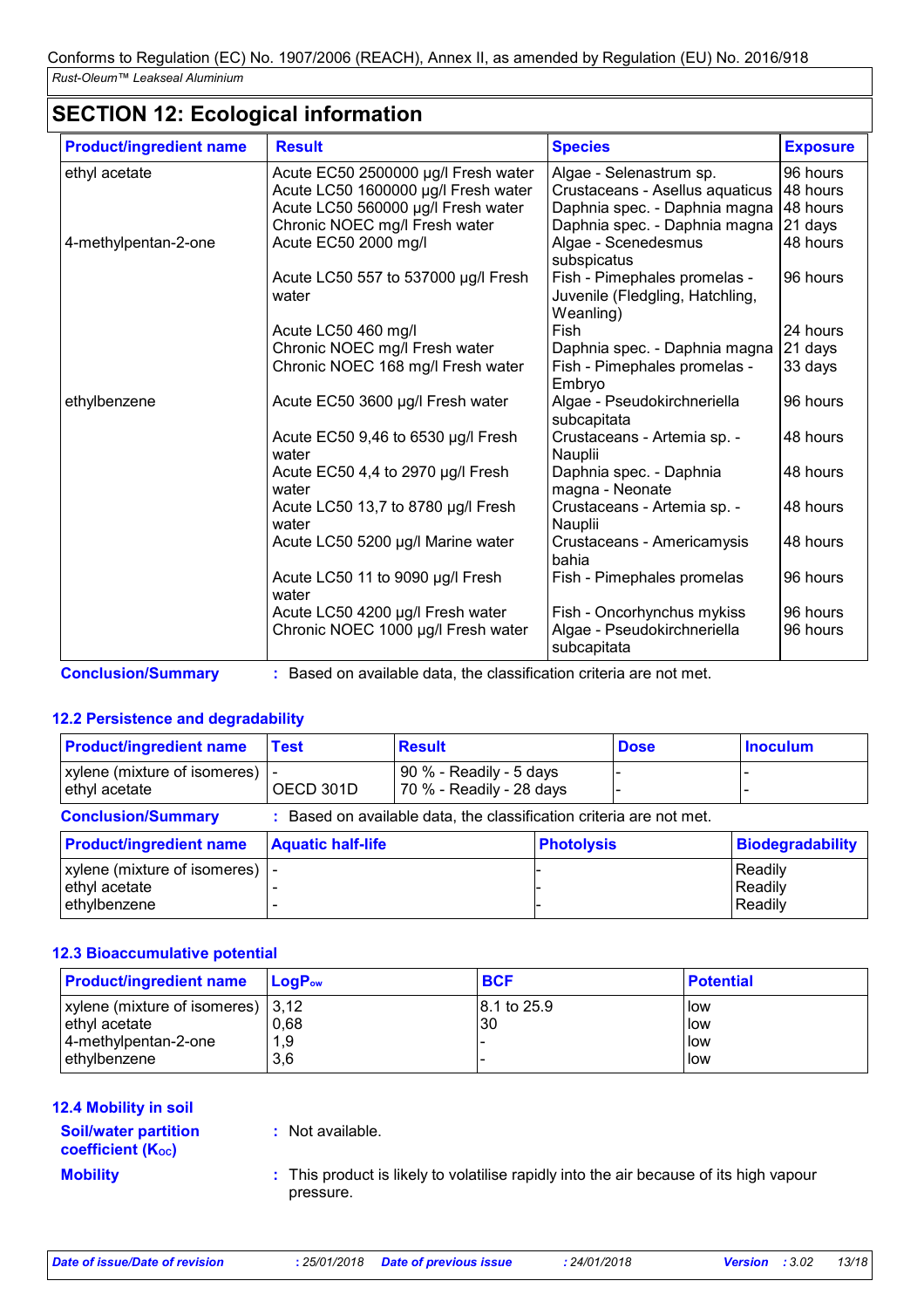# **SECTION 12: Ecological information 12.5 Results of PBT and vPvB assessment**

| <b>PBT</b>  | : Not applicable. |
|-------------|-------------------|
| <b>vPvB</b> | : Not applicable. |

**12.6 Other adverse effects** : No known significant effects or critical hazards.

# **SECTION 13: Disposal considerations**

The information in this section contains generic advice and guidance.

# **13.1 Waste treatment methods**

| <b>Product</b>                 |                                                                                                                                                                                                                                                                                                                                                                                                                                                                                                                                                      |
|--------------------------------|------------------------------------------------------------------------------------------------------------------------------------------------------------------------------------------------------------------------------------------------------------------------------------------------------------------------------------------------------------------------------------------------------------------------------------------------------------------------------------------------------------------------------------------------------|
| <b>Methods of disposal</b>     | : The generation of waste should be avoided or minimised wherever possible.<br>Disposal of this product, solutions and any by-products should at all times comply<br>with the requirements of environmental protection and waste disposal legislation<br>and any regional local authority requirements. Dispose of surplus and non-<br>recyclable products via a licensed waste disposal contractor. Waste should not be<br>disposed of untreated to the sewer unless fully compliant with the requirements of<br>all authorities with jurisdiction. |
| <b>Hazardous waste</b>         | $:$ Yes.                                                                                                                                                                                                                                                                                                                                                                                                                                                                                                                                             |
| <b>Disposal considerations</b> | : Do not allow to enter drains or watercourses.<br>Dispose of according to all federal, state and local applicable regulations.<br>If this product is mixed with other wastes, the original waste product code may no<br>longer apply and the appropriate code should be assigned.<br>For further information, contact your local waste authority.                                                                                                                                                                                                   |

### **European waste catalogue (EWC)**

The European Waste Catalogue classification of this product, when disposed of as waste, is:

| <b>Waste code</b>              | <b>Waste designation</b><br>paint, inks, adhesives and resins containing hazardous substances                                                                                                                                                                                                                                           |  |  |  |
|--------------------------------|-----------------------------------------------------------------------------------------------------------------------------------------------------------------------------------------------------------------------------------------------------------------------------------------------------------------------------------------|--|--|--|
| 20 01 27*                      |                                                                                                                                                                                                                                                                                                                                         |  |  |  |
| <b>Packaging</b>               |                                                                                                                                                                                                                                                                                                                                         |  |  |  |
| <b>Methods of disposal</b>     | : The generation of waste should be avoided or minimised wherever possible. Waste<br>packaging should be recycled. Incineration or landfill should only be considered<br>when recycling is not feasible.                                                                                                                                |  |  |  |
| <b>Disposal considerations</b> | : Using information provided in this safety data sheet, advice should be obtained from<br>the relevant waste authority on the classification of empty containers.<br>Empty containers must be scrapped or reconditioned.<br>Dispose of containers contaminated by the product in accordance with local or<br>national legal provisions. |  |  |  |
| <b>Special precautions</b>     | : This material and its container must be disposed of in a safe way. Empty containers<br>or liners may retain some product residues. Do not puncture or incinerate container.                                                                                                                                                           |  |  |  |

# **SECTION 14: Transport information**

|                                           | <b>ADR/RID</b>                            | <b>ADN</b>                                | <b>IMDG</b>                               | <b>IATA</b>                       |
|-------------------------------------------|-------------------------------------------|-------------------------------------------|-------------------------------------------|-----------------------------------|
| 14.1 UN number                            | <b>UN1950</b>                             | <b>UN1950</b>                             | <b>UN1950</b>                             | <b>UN1950</b>                     |
| 14.2 UN proper<br>shipping name           | Aerosols, flammable<br>[Limited quantity] | Aerosols, flammable<br>[Limited quantity] | Aerosols, flammable<br>[Limited quantity] | Aerosols, Flammable               |
| <b>14.3 Transport</b><br>hazard class(es) | $\overline{2}$                            | 2                                         | 2.1                                       | 2.1                               |
| Date of issue/Date of revision            | : 25/01/2018                              | <b>Date of previous issue</b>             | : 24/01/2018                              | 14/18<br>: 3.02<br><b>Version</b> |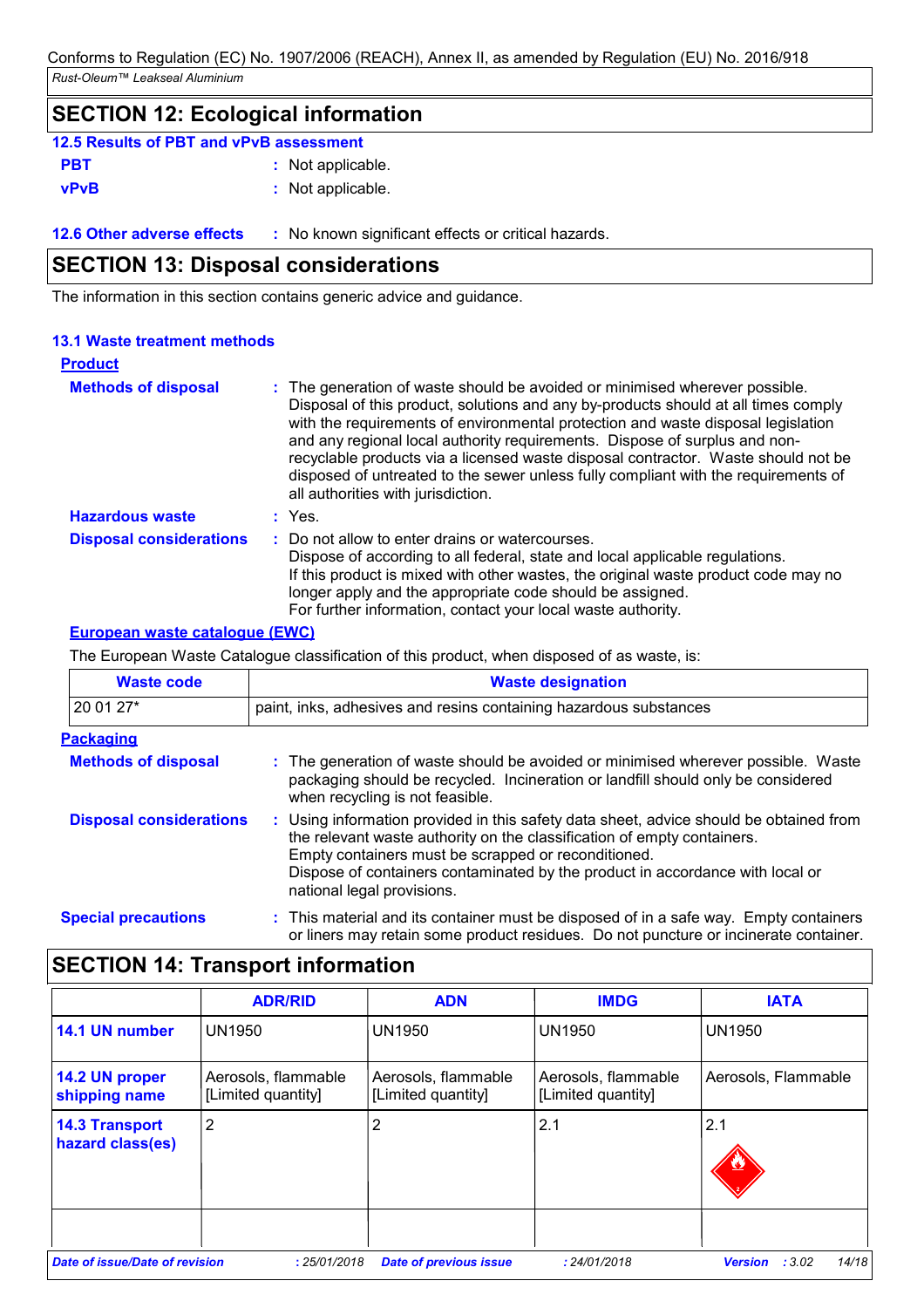| <b>SECTION 14: Transport information</b> |                                                                                                                                      |     |                                                                                                              |                                                                                                                                                                                                                                                                                                                                              |
|------------------------------------------|--------------------------------------------------------------------------------------------------------------------------------------|-----|--------------------------------------------------------------------------------------------------------------|----------------------------------------------------------------------------------------------------------------------------------------------------------------------------------------------------------------------------------------------------------------------------------------------------------------------------------------------|
| <b>14.4 Packing</b><br>group             |                                                                                                                                      |     |                                                                                                              |                                                                                                                                                                                                                                                                                                                                              |
| 14.5<br><b>Environmental</b><br>hazards  | No.                                                                                                                                  | No. | No.                                                                                                          | No.                                                                                                                                                                                                                                                                                                                                          |
| <b>Additional</b><br>information         | <b>Limited quantity:</b><br>LQ <sub>2</sub><br>Remarks:<br>$($ 1L: $)$ Limited<br>Quantity - ADR/IMDG<br>3.4<br>ADR Tunnel code: (D) |     | <b>Emergency</b><br>schedules (EmS):<br>$F-D + S-U$<br><b>Remarks:</b><br>Limited Quantity -<br>ADR/IMDG 3.4 | Passenger and<br><b>Cargo Aircraft</b><br>Quantity limitation: 75<br>kg<br>Packaging<br>instructions: 203<br><b>Cargo Aircraft Only</b><br>Quantity limitation:<br>150 kg<br>Packaging<br>instructions: 203<br><b>Limited Quantities -</b><br><b>Passenger Aircraft</b><br>Quantity limitation: 30<br>kg<br>Packaging<br>instructions: Y 203 |

**user**

**14.6 Special precautions for : Transport within user's premises: always transport in closed containers that are** upright and secure. Ensure that persons transporting the product know what to do in the event of an accident or spillage.

# **SECTION 15: Regulatory information**

**15.1 Safety, health and environmental regulations/legislation specific for the substance or mixture**

**EU Regulation (EC) No. 1907/2006 (REACH)**

**Annex XIV - List of substances subject to authorisation**

### **Annex XIV**

None of the components are listed.

**Substances of very high concern**

None of the components are listed.

| <b>Annex XVII - Restrictions</b><br>on the manufacture,<br>placing on the market<br>and use of certain<br>dangerous substances,<br>mixtures and articles |  | : Not applicable.                        |  |  |
|----------------------------------------------------------------------------------------------------------------------------------------------------------|--|------------------------------------------|--|--|
| Other EU regulations                                                                                                                                     |  |                                          |  |  |
| <b>VOC for Ready-for-Use</b><br><b>Mixture</b>                                                                                                           |  | : Not applicable.                        |  |  |
| <b>Europe inventory</b>                                                                                                                                  |  | : All components are listed or exempted. |  |  |
| Ozone depleting substances (1005/2009/EU)                                                                                                                |  |                                          |  |  |
| Not listed.                                                                                                                                              |  |                                          |  |  |
| <b>Prior Informed Consent (PIC) (649/2012/EU)</b>                                                                                                        |  |                                          |  |  |

Not listed.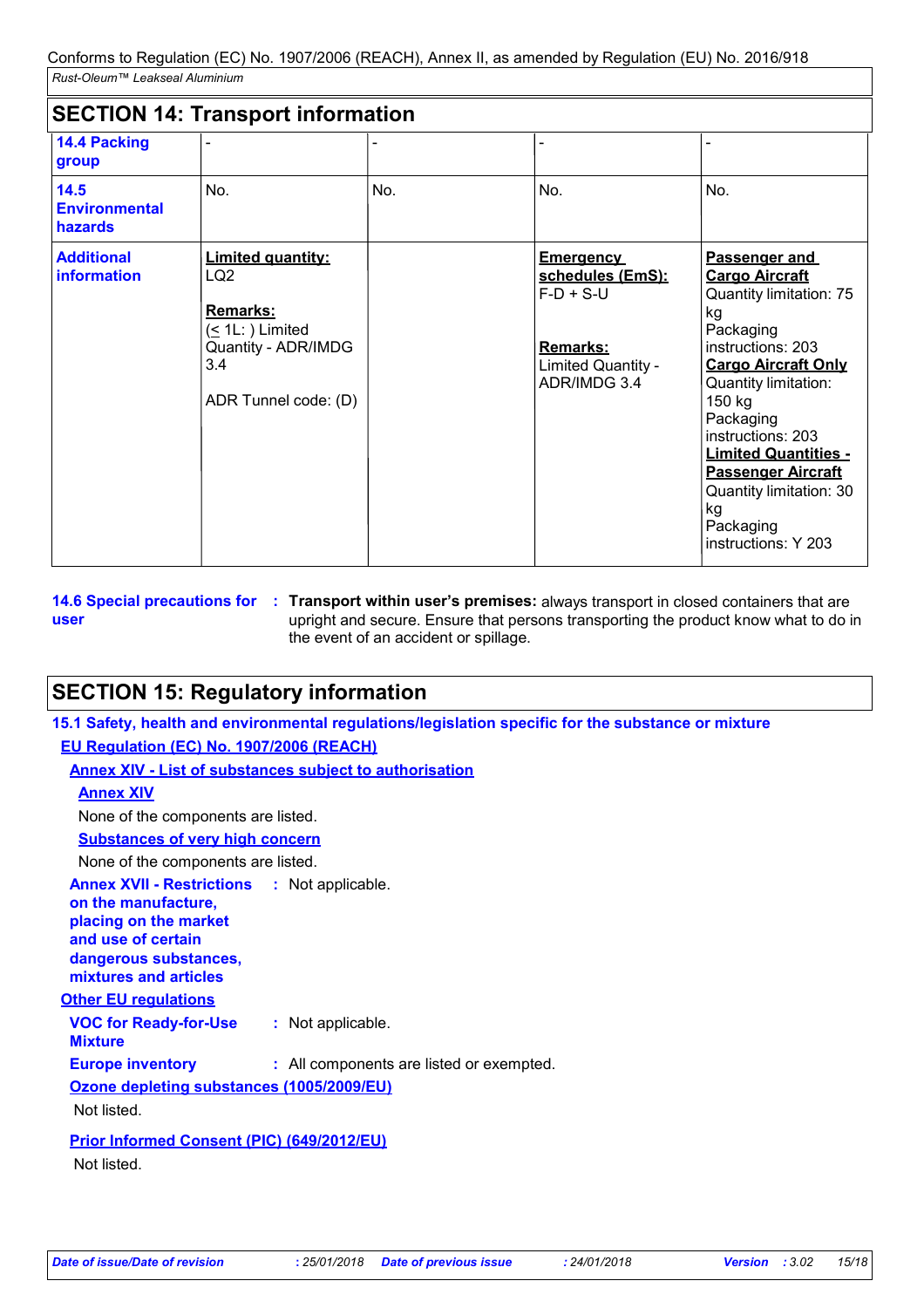# **SECTION 15: Regulatory information**





### Extremely flammable

### **Seveso Directive**

This product is controlled under the Seveso Directive.

### **Named substances**

### **Name**

Liquefied flammable gases, Category 1 or 2 (including LPG) and natural gas

### **Danger criteria**

### **Category**

P3a: Flammable aerosols containing flammable gases or flammable liquids

### **National regulations**

- **Industrial use :**
- The information contained in this safety data sheet does not constitute the user's own assessment of workplace risks, as required by other health and safety legislation. The provisions of the national health and safety at work regulations apply to the use of this product at work.

| <b>Product/ingredient name</b> | <b>⊩List name</b>                                | Name on list                     | <b>Classification</b> | <b>Notes</b> |
|--------------------------------|--------------------------------------------------|----------------------------------|-----------------------|--------------|
| liquefied petroleum gas        | UK Occupational<br>Exposure Limits EH40<br>- WEL | liquefied petroleum<br>lgas; LPG | Carc.                 |              |
| <b>References</b>              | : EH40/2005 Workplace exposure limits            |                                  |                       |              |

Conforms to Regulation (EC) No. 1907/2006 (REACH), Annex II, as amended by Regulation (EU) No. 2016/918

### **International regulations**

**Chemical Weapon Convention List Schedules I, II & III Chemicals** Not listed.

### **Montreal Protocol (Annexes A, B, C, E)**

Not listed.

### **Stockholm Convention on Persistent Organic Pollutants**

Not listed.

### **Rotterdam Convention on Prior Informed Consent (PIC)**

Not listed.

### **UNECE Aarhus Protocol on POPs and Heavy Metals**

Not listed.

**CN code :** 3208 90 91

### **International lists**

### **National inventory**

| <b>Australia</b> | : All components are listed or exempted. |
|------------------|------------------------------------------|
|                  |                                          |

- **Canada :** All components are listed or exempted.
- **China :** All components are listed or exempted.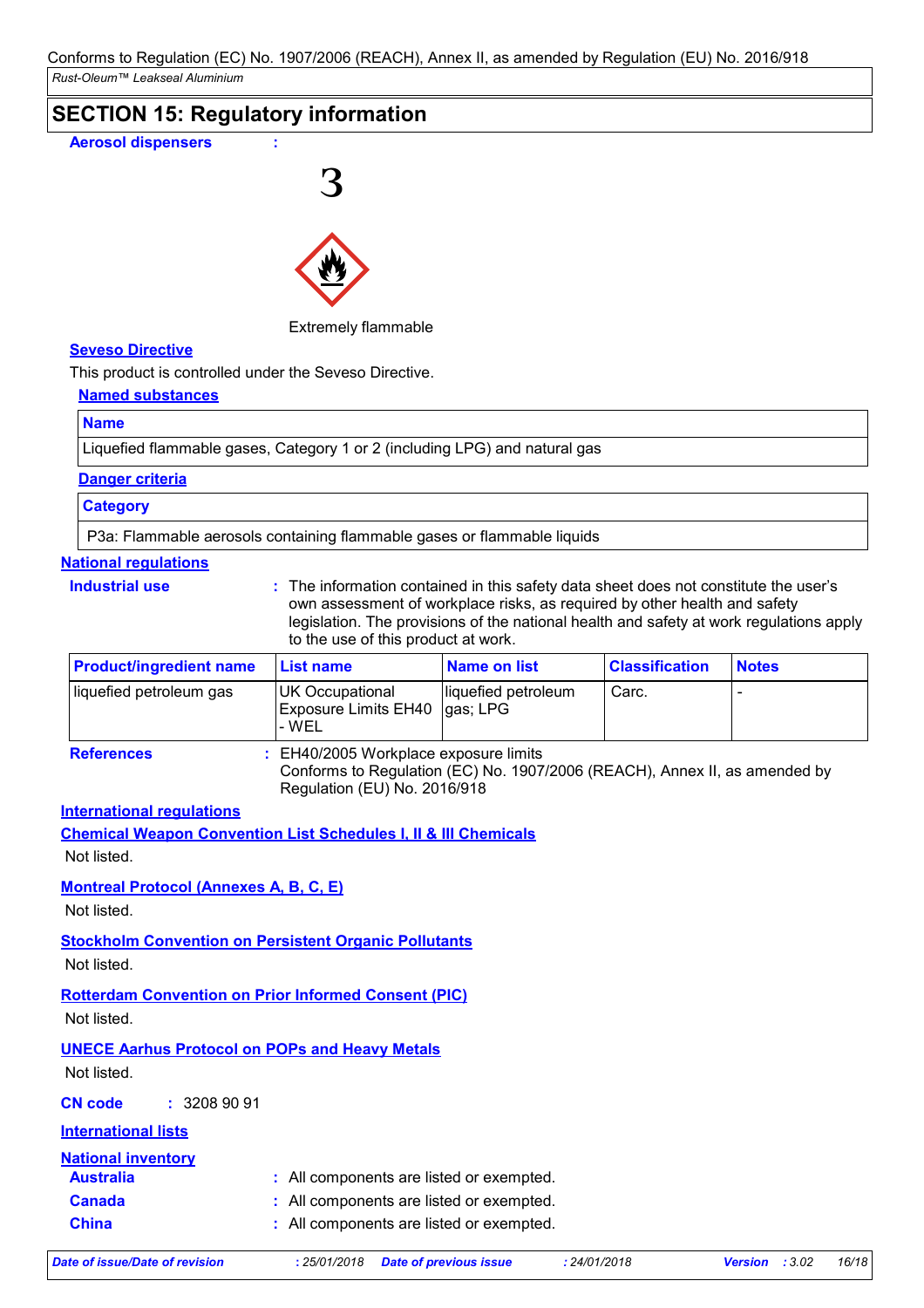# **SECTION 15: Regulatory information**

| <b>Japan</b>                                   | : Japan inventory (ENCS): Not determined.<br>Japan inventory (ISHL): Not determined. |
|------------------------------------------------|--------------------------------------------------------------------------------------|
| <b>Malaysia</b>                                | : Not determined.                                                                    |
| <b>New Zealand</b>                             | : All components are listed or exempted.                                             |
| <b>Philippines</b><br><b>Republic of Korea</b> | : All components are listed or exempted.<br>: Not determined.                        |
| <b>Taiwan</b>                                  | : Not determined.                                                                    |
| <b>Turkey</b>                                  | : Not determined.                                                                    |
| <b>United States</b>                           | : All components are listed or exempted.                                             |
| <b>15.2 Chemical safety</b>                    | : No Chemical Safety Assessment has been carried out.                                |

**assessment**

# **SECTION 16: Other information**

Indicates information that has changed from previously issued version.

| <b>Abbreviations and</b> | $\therefore$ ATE = Acute Toxicity Estimate                                    |
|--------------------------|-------------------------------------------------------------------------------|
| acronyms                 | CLP = Classification, Labelling and Packaging Regulation [Regulation (EC) No. |
|                          | 1272/2008]                                                                    |
|                          | DMEL = Derived Minimal Effect Level                                           |
|                          | DNEL = Derived No Effect Level                                                |
|                          | EUH statement = CLP-specific Hazard statement                                 |
|                          | PBT = Persistent, Bioaccumulative and Toxic                                   |
|                          | PNEC = Predicted No Effect Concentration                                      |
|                          | <b>RRN = REACH Registration Number</b>                                        |
|                          | vPvB = Very Persistent and Very Bioaccumulative                               |

**Procedure used to derive the classification according to Regulation (EC) No. 1272/2008 [CLP/GHS]**

| <b>Classification</b>  | <b>Justification</b> |
|------------------------|----------------------|
| Aerosol 1, H222, H229  | Expert judgment      |
| Skin Irrit. 2, H315    | Expert judgment      |
| Eye Irrit. 2, H319     | Expert judgment      |
| <b>STOT SE 3, H335</b> | Expert judgment      |
| <b>STOT RE 2, H373</b> | Expert judgment      |

### **Full text of H-phrases referred to in sections 2 and 3**

| <b>Full text of abbreviated H</b><br><b>statements</b> | H220<br>H222, H229<br>H <sub>225</sub><br>H <sub>226</sub><br>H <sub>304</sub><br>H312<br>H <sub>315</sub><br>H <sub>319</sub><br>H <sub>331</sub><br>H332<br>H335<br>H336<br>H373 | Extremely flammable gas.<br>Extremely flammable aerosol. Pressurised container:<br>May burst if heated.<br>Highly flammable liquid and vapour.<br>Flammable liquid and vapour.<br>May be fatal if swallowed and enters airways.<br>Harmful in contact with skin.<br>Causes skin irritation.<br>Causes serious eye irritation.<br>Toxic if inhaled.<br>lHarmful if inhaled.<br>May cause respiratory irritation.<br>May cause drowsiness or dizziness.<br>May cause damage to organs through prolonged or |
|--------------------------------------------------------|------------------------------------------------------------------------------------------------------------------------------------------------------------------------------------|----------------------------------------------------------------------------------------------------------------------------------------------------------------------------------------------------------------------------------------------------------------------------------------------------------------------------------------------------------------------------------------------------------------------------------------------------------------------------------------------------------|
|                                                        |                                                                                                                                                                                    | repeated exposure.                                                                                                                                                                                                                                                                                                                                                                                                                                                                                       |